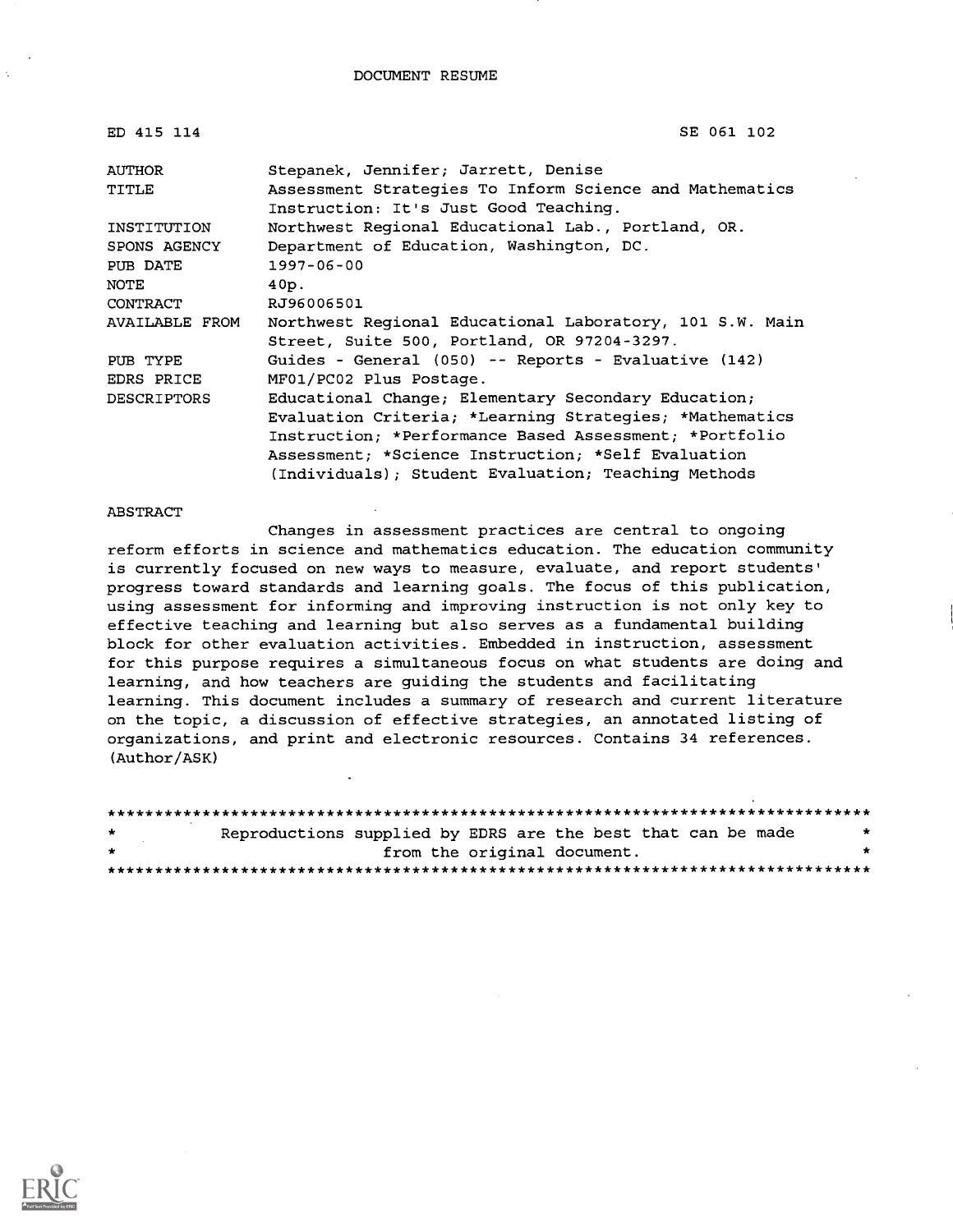# Assessment Strategies to Inform Science and Mathematics Instruction

## It's Just Good Teaching





### Northwest Regional Educational Laboratory

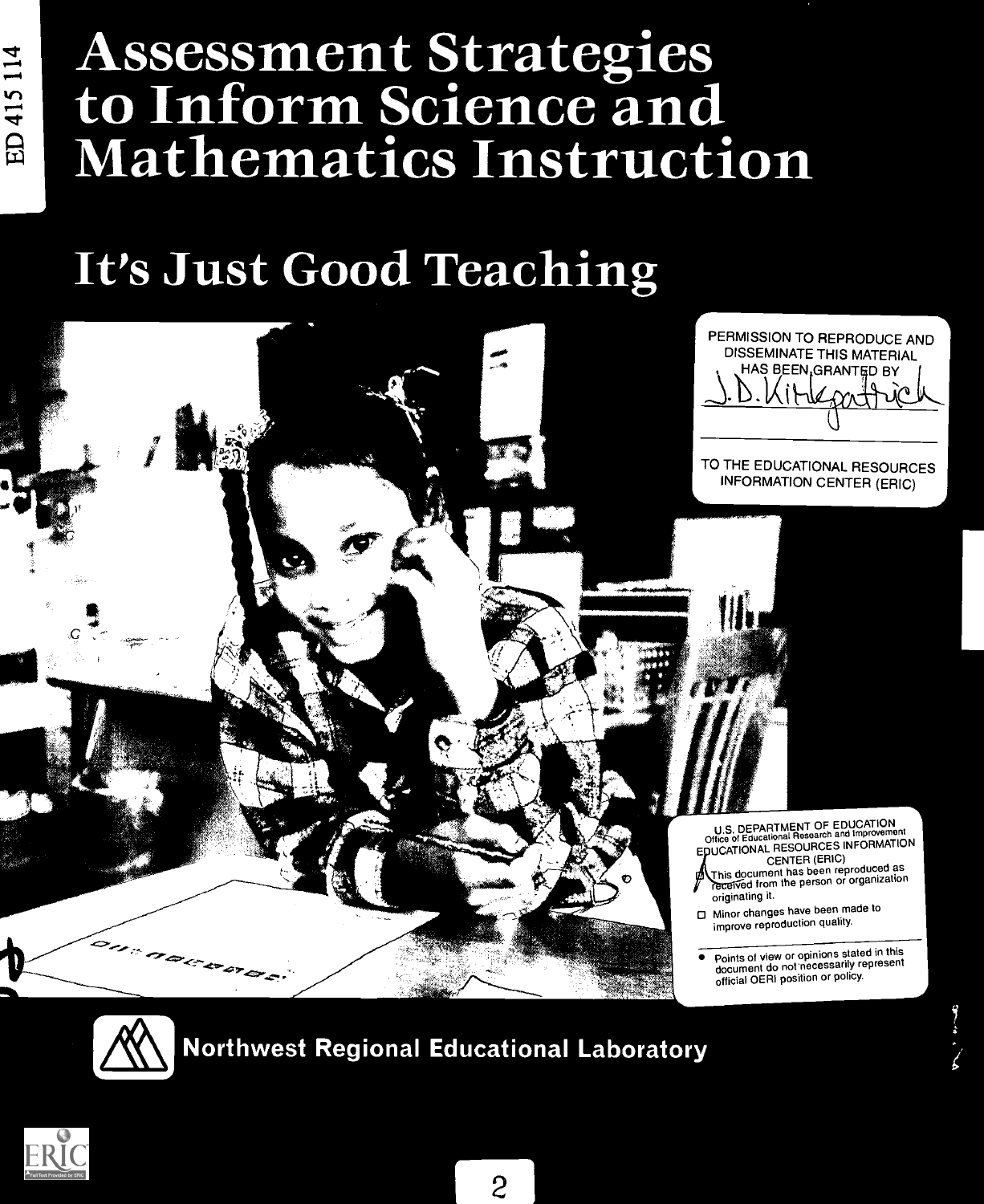This publication is based on work supported wholly or in part both by a grant and contract number RJ96006501 from the U.S. Department of Education. The content of this document does not necessarily reflect the views of the department or any other agency of the United States government. Permission to reproduce this publication in whole or in part is granted with the acknowledgment of the Northwest Regional Educational Laboratory as the source on all copies.

Comments or queries may be directed to Kit Peixotto, Director, Mathematics and Science Education Center (formerly Science and Mathematics Education), Northwest Regional Educational Laboratory, 101 S.W. Main Street, Suite 500, Portland, Oregon 97204, (503) 275-9594 or (800) 547-6339, ext. 594.

Appreciation is extended to the many educators who provided information and guidance in the development of this publication. Acknowledgments also go to the panel of reviewers and contributors for their valuable input: Jane Braunger, Cheyenneh King, Dylan King, Karma Nelson, Sue Pack, Richard Petersen, Judy Snider, and Judy Vose. In addition, several individuals made special contributions to the development of this product, including:

Jennifer Stepanek-Research and writing Denise Jarrett-Research and writing Kit Peixotto-Conceptual support and guidance Dawn Dzubay-Resource research and compilation Denise Crabtree–Desktop publishing and proofreading<br>Lee Sherman–Editorial review Photography-Catherine Paglin: front cover; Rick Stier: pages 2, 3, 4, 5, 6, 7, 12, 14, 16, 18, 20; Susan Dunn: pages 15, 21, back cover; Denise Jarrett: pages 17, 19, 22

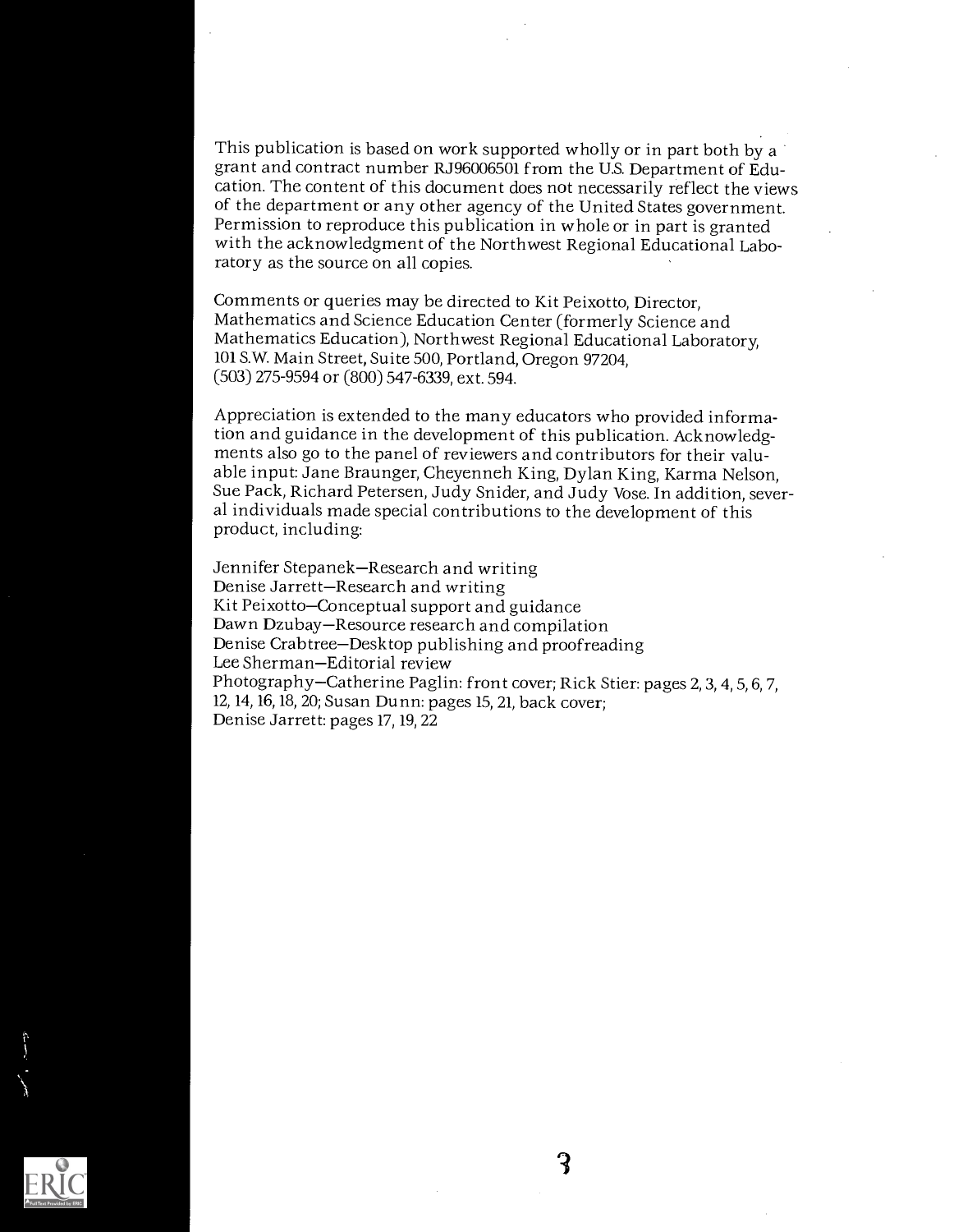# Assessment Strategies to Inform Science and Mathematics Instruction

# It's Just Good Teaching

June 1997



Northwest Regional Educational Laboratory

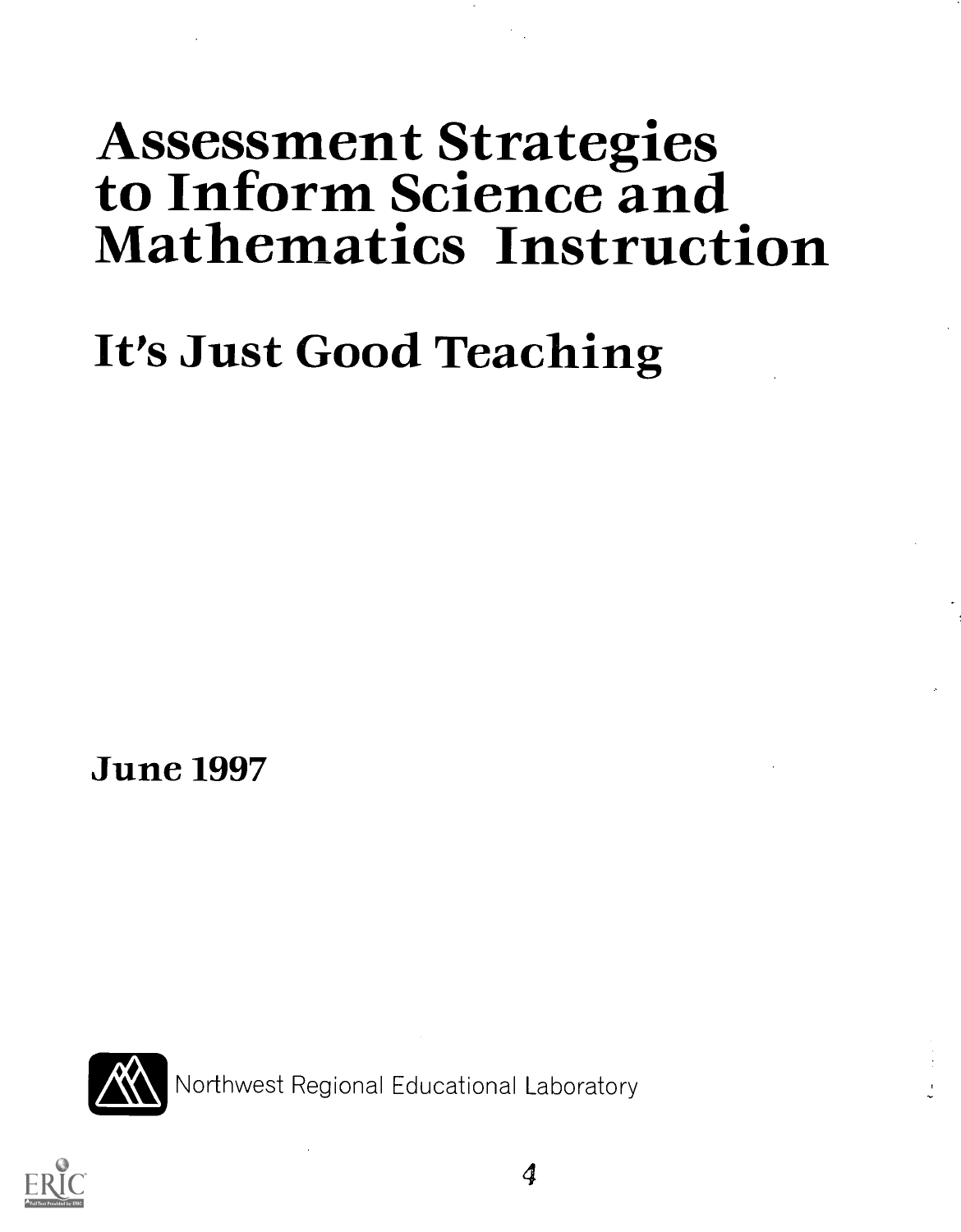# Table of Contents

| Target assessments to obtain specific information 3 |
|-----------------------------------------------------|
|                                                     |
|                                                     |
|                                                     |
|                                                     |
|                                                     |
|                                                     |
|                                                     |
|                                                     |
|                                                     |
|                                                     |
|                                                     |
|                                                     |
|                                                     |
|                                                     |
|                                                     |
|                                                     |



 $\frac{d}{d} \frac{\partial}{\partial t}$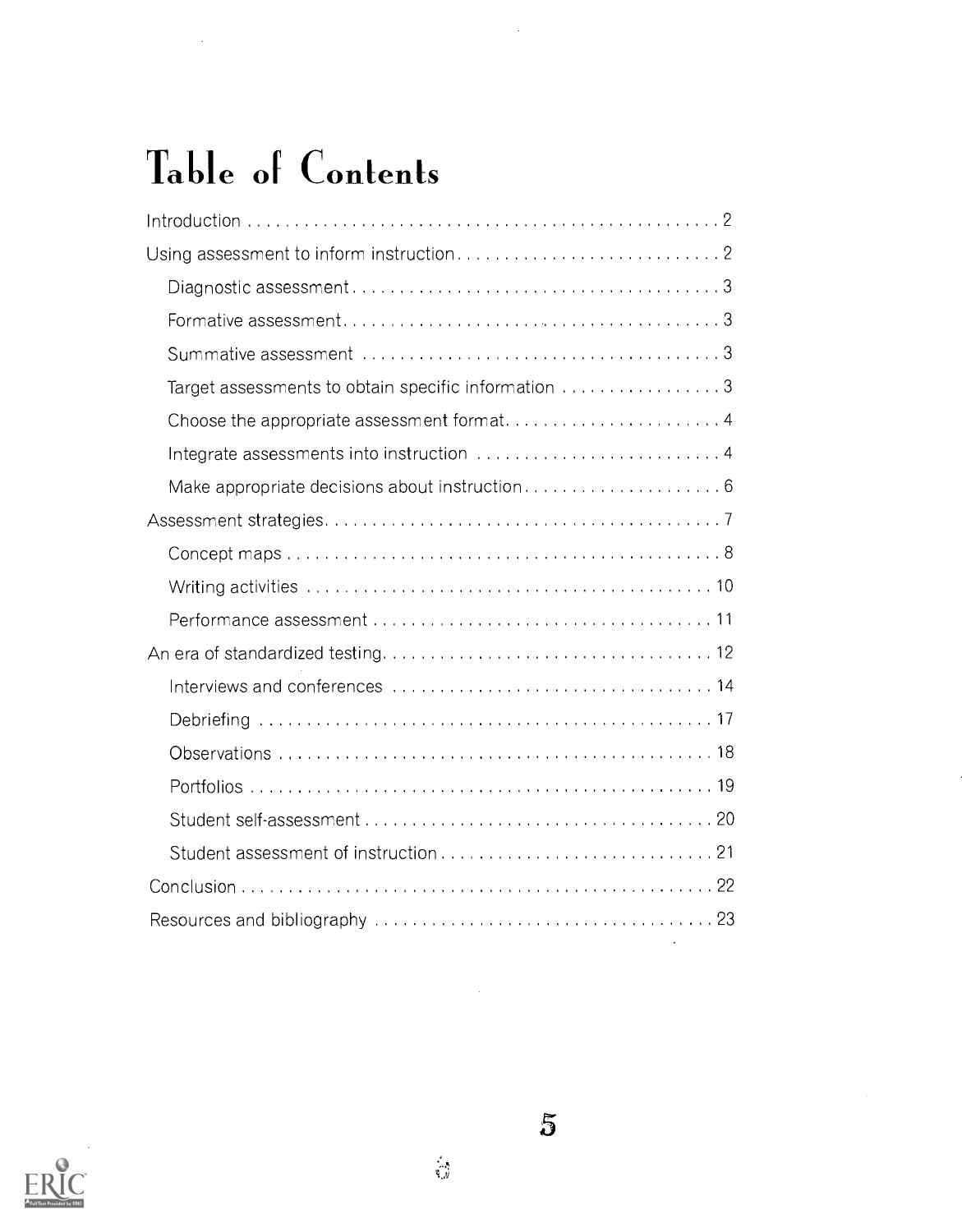### Preface

hanges in assessment practices are central to ongoing reform efforts  $\blacktriangle$ in science and mathematics education. Currently, the education community is focused on new ways to measure, evaluate, and report students' progress toward standards and learning goals. While attention to assessment for this purpose is important and necessary, an equally significant and essential goal is often overshadowed by the flurry of activity surrounding accountability reforms. Using assessment for informing and improving instruction-the focus of this publication-is not only key to effective teaching and learning but also serves as a fundamental building block for other evaluation activities.

Assessment Strategies to Inform Science and Mathematics Instruction follows a format similar to the other documents in the It's Just Good Teaching series produced by the Northwest Regional Educational Laboratory's Mathematics and Science Education Center. Intended for use by K-12 teachers, each includes a summary of the research and current literature on the topic, a discussion of effective strategies, and an annotated listing of organizations and resources, both print and electronic. In each publication an attempt is made to contextualize the information for Northwest classrooms. Research in the preparation of Assessment Strategies to Inform Science and Mathematics Instruction included interviews with Northwest teachers. Their comments serve to illustrate how teachers are thinking about and using assessment strategies to strengthen teaching and improve student learning.

Using assessment to inform and improve instruction provides teachers with a powerful tool as they explore the alternative assessment arena. Embedded in instruction, assessment for this purpose requires a simultaneous focus on what students are doing and learning, and how teachers are guiding them and facilitating learning. Students' learning and teachers' instruction are mutually dependent-action in one aspect should inform and affect the other. The Northwest Regional Educational Laboratory offers this publication as a resource to support and assist practitioners in their pursuit of effective science and mathematics teaching and learning. Similar to the process described in this document, your assessment informs our actions. We look forward to your continued feedback to guide our efforts to provide meaningful and useful products in support of quality science and mathematics education for all Northwest students.

Kit Peixotto Director Mathematics and Science Education Center June 1997



6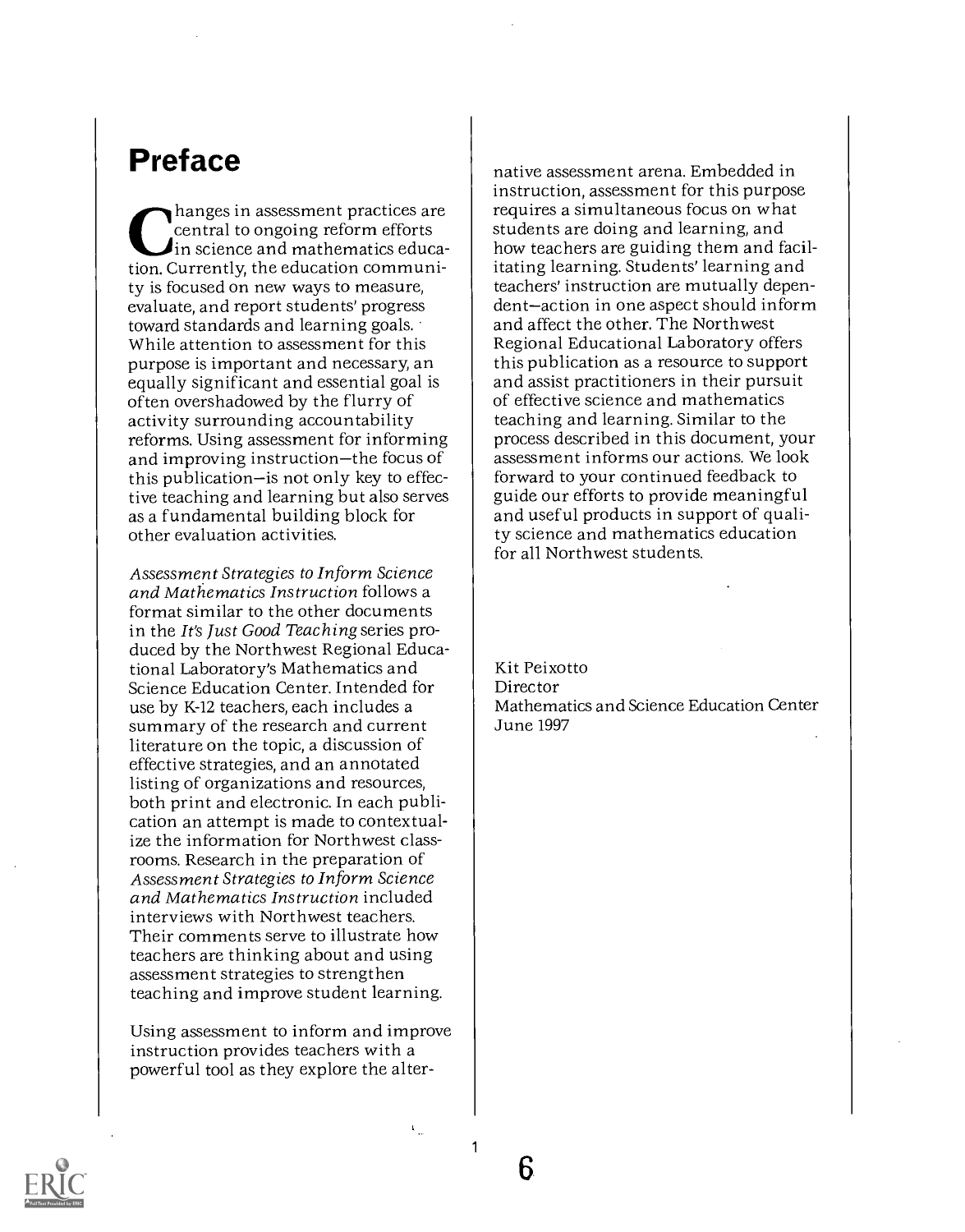### Introduction

ssessment to inform instruction means that you're using  $\perp$   $\perp$  student assessments to make<br>decisions about teaching, to adjust and monitor your teaching style or<br>your activities.

### Judy Vose, teacher, Ferndale, Washington

Using assessment to inform instruction is one of the most powerful tools a teacher has to improve her teaching. It is also one of the most overlooked. Teachers routinely use assessments for a variety of reasons, most often to assign grades and to report students' progress to their parents. However, assessment's real power its ability to shape and direct class-room instruction-is frequently untapped.



A teacher can learn valuable information about her students' progress and the effectiveness of her teaching methods by examining students' work or products. She can also gain insights into her students' thinking and understanding by

observing them both informally (while they are engaged in activities) and formally (during student presentations and conferences between student and teacher).

Although large-scale standardized tests usually in the form of multiple-choice exams-have dominated the realm of assessment for most of this century, this practice is changing. Today's emphasis on what students are able to do as well as what they know, together with a new understanding of how people learn, has caused educators to look for alternative methods of evaluating student achievement.

### Using assessment to inform instruction

**Teachers use assessments for vari**ous reasons. In the book, Assessment Standards for School Mathematics, the National Council of Teachers of Mathematics (1995) identifies several key purposes for using assessment. These purposes include:

Monitoring students' progress toward learning goals-how is each student progressing in relation to learning goals?

 $\blacksquare$  Making instructional decisions-how can a teacher use evidence about his students' progress to make instructional decisions?

Evaluating students' achievementhow does each student's understanding at this time compare with the goals that student was expected to achieve?

7



2

 $\frac{1}{2}$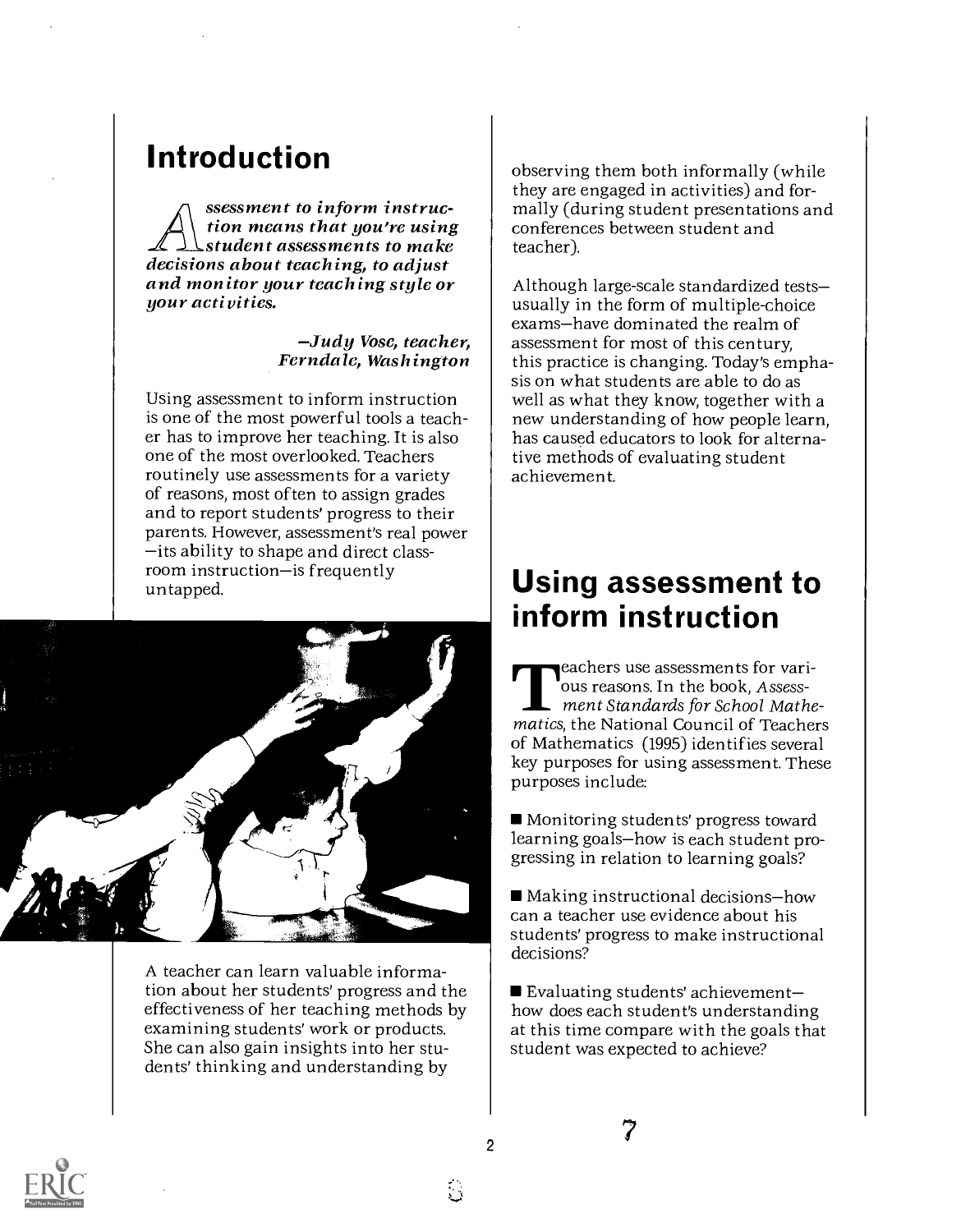Evaluating programs-how well is the program working in relation to goals and expectations for the students?

Generally, assessment purposes fall into three broad categories: diagnostic, formative, and summative.

Diagnostic assessment. The purpose of diagnostic assessment is to determine, prior to instruction, the student's background experiences, skills, attitudes, and misconceptions. This will help the teacher to evaluate each student's learning needs before instruction begins (Meng & Doran, 1993).

**Formative assessment.** Formative assessments are often administered during a lesson. They help teachers to ascertain how students are progressing in their learning. Formative assessments often include student demonstrations, written projects, and interviews between teacher and student. Formative assessments are not used for grading purposes, but provide both teacher and student with valuable feedback about the student's progress. Teachers can use this information to make informed decisions about their teaching, such as adjusting the rate of instruction, assigning remedial activities, and planning alternative experiences (Meng & Doran, 1993).

Summative assessment. Summative assessments are most often administered at the conclusion of a lesson, unit, or grading period. They provide a summation of what a student knows at that point in time. Summative assessments are often used for reporting student achievement levels to districts and states, for assigning grades, and for determining whether to place a student in an advanced or remedial class.



Target assessments to obtain specific information. In addition to identifying what students know and can do before instruction begins, and how well they are progressing toward learning goals during instruction, teachers can target assessments to determine specific information, such as (Kober, 1993):

- How they are progressing toward learning goals
- Which strategies and thinking processes students use to reach answers or conclusions
- How well students are integrating new information
- What motivates students
- How effective are special interventions

Whether a teacher needs to alter her teaching

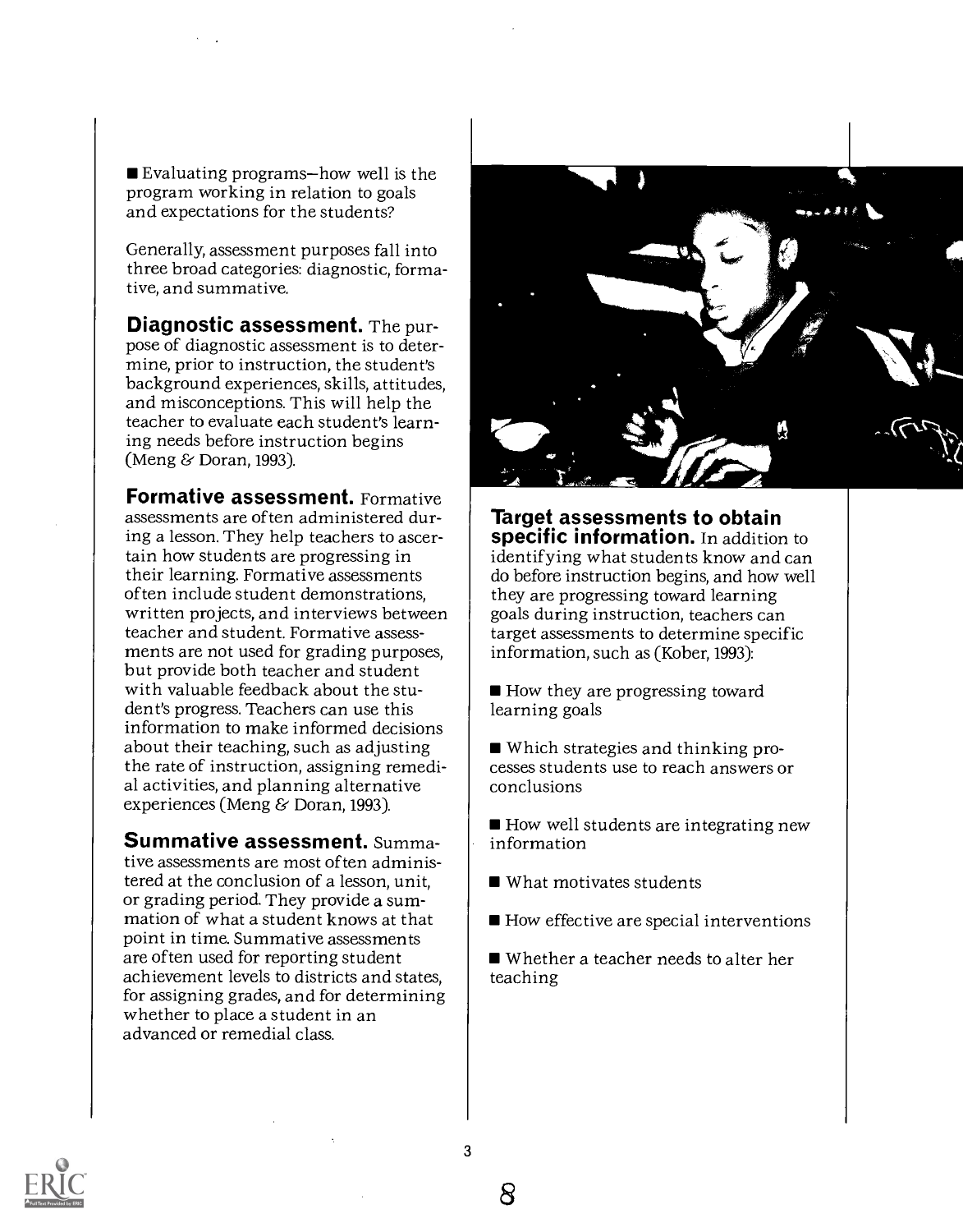$_{\overline{1}}$ here is absolutely no way that<br>I can be an effective teacher for each one of my children if I don't know where each one is in his<br>or her learning. I have to understand the child's thinking in order to provide the right kinds of experiences.

> Sue Pack, teacher, Twin Falls, Idaho

Choose the appropriate assess- ment format. The challenge for teachers is to use the most appropriate assessment format for obtaining information that will serve the desired purpose. Traditional formats of assessment, such as standardized tests and paper-and-pencil exams, will continue to be useful tools for measuring specific educational outcomes. They will be, however, only one of many instruments teachers will use to improve student learning and to adjust their instructional strategies to meet the needs of all students.

Assessments can take many forms, from informal observations and interviews, to student-led conferences and portfolios. A teacher might use checklists to document students' progress, or periodically review students' portfolios and journals to ascertain the progress of their learning.

Some of the methods for collecting information for assessment purposes are familiar activities in the classroom: written tests; observations and interviews; and projects. According to the authors of Improving Instruction and Learning Through Evaluation: Elementary School Science (Meng & Doran, 1993), all of these methods are useful and appropriate for some objectives. None are both appropriate and useful for all objectives.



The written test is particularly useful for assessing student achievement on content objectives, the authors say. Performance-based assessments are useful to assess process and/or problem-solving objectives, as well as to assess content knowledge. When administered and recorded in a structured fashion, observations and interviews also provide valuable information about students' process and problem-solving skills, and some of the content objectives. Student projects and reports can be used to evaluate students' knowledge and skills, and their ability to plan, conduct, and report on investigations (Meng & Doran, 1993).

#### Integrate assessments into

**instruction.** Teachers have always used diagnostic, formative, and summative methods to determine how to help students learn, but with today's emphasis on standards-based instruction, teachers will want to use assessments in a particularly purposeful way by integrating assessments into instruction. By assessing a student's progress before,



与主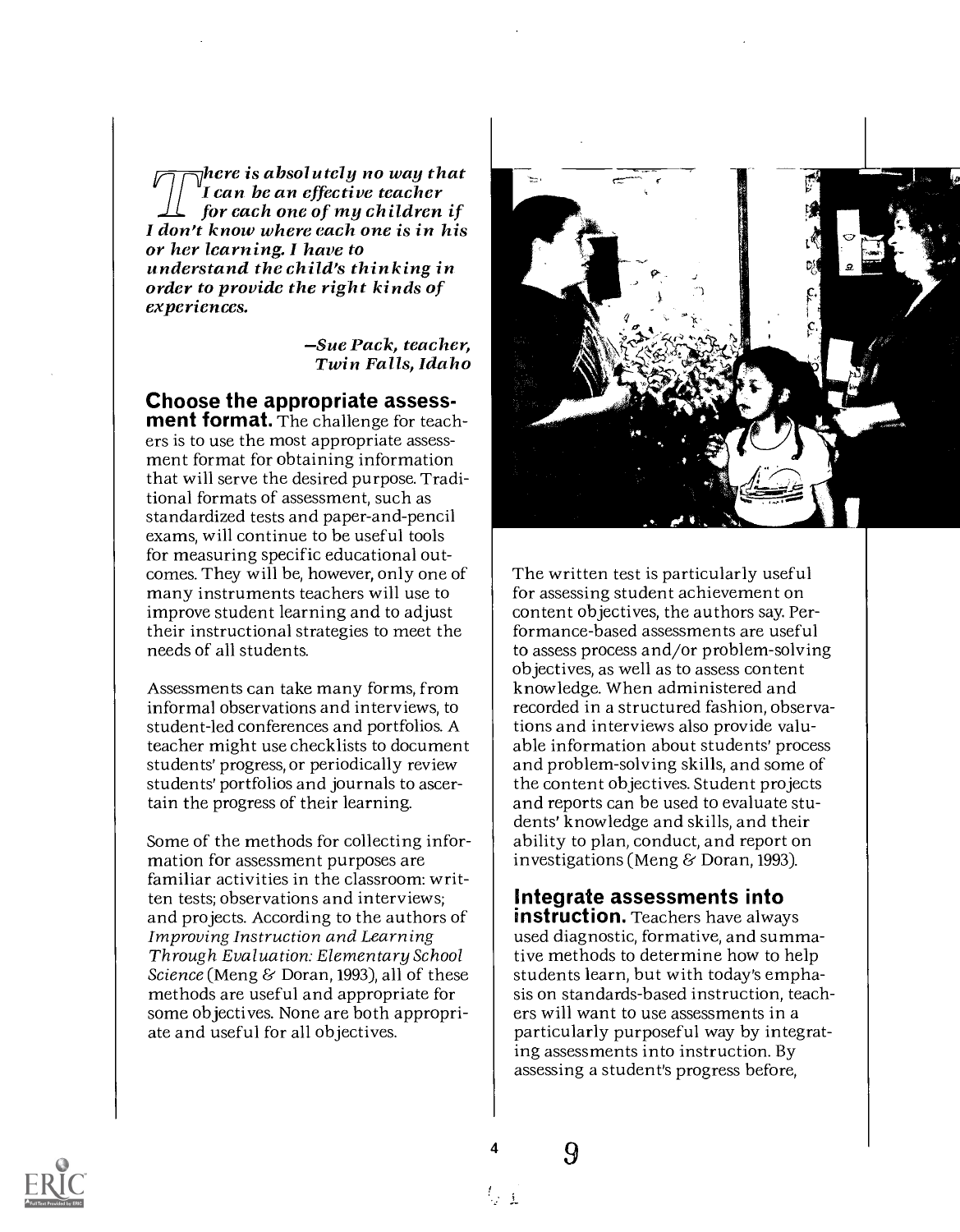during, and after a lesson, a teacher has opportunities to adjust her teaching strategies to meet the immediate needs of her students. By evaluating her students' learning during instruction, a teacher gains insight into the effectiveness of her teaching and obtains valuable information about specific areas of her teaching. Using assessment to inform instruction is an integral process in science and mathematics classrooms where inquiry and teaching for depth of understanding are the focus.

s a scientist you don't plan the<br>next experiment without<br>including information from the previous experiment, and without<br>carefully and thoughtfully design-<br>ing that experiment. It's the same with planning your instruction.

#### Richard Petersen, teacher, Beaverton, Oregon

The national standards for both science and mathematics emphasize the importance of using assessment to guide instruction and to improve teaching, expanding the purpose of assessment beyond accountability and assigning grades. The standards depict assessment as an opportunity for learning-for both teachers and students-rather than an interruption of the learning process. In addition to monitoring student progress and evaluating mathematics and science programs, the standards call upon teachers to use assessment data to plan curricula and improve classroom practices. Teachers use the information for decisions about classroom interactions, how to modify activities to meet the diverse learning approaches of the students, and how to design activities that build on student experiences, cultures, and prior knowledge (National Council of Teachers of Mathematics [NCTM], 1995; National Research Council [NRC], 1996).

To use assessments to inform his decisions about instruction, a teacher will want to monitor his students' understanding and progress in order to design and facilitate instructional activities. He can determine where the gaps are in his students' learning, or where misperceptions are interfering with students' understanding, and he can adjust his teaching methods to rectify these problems (Kober, 1993).

According to Nancy Kober (1993), assessments that are particularly useful for informing instruction have the following features: They measure the processes students use as well as the answers they reach; they measure all of the goals of the curriculum; they address both group and individual activities; they are developed by teachers and include a teacher's professional observation and judgment; and they draw information from multiple assessment sources. Finally, assess-



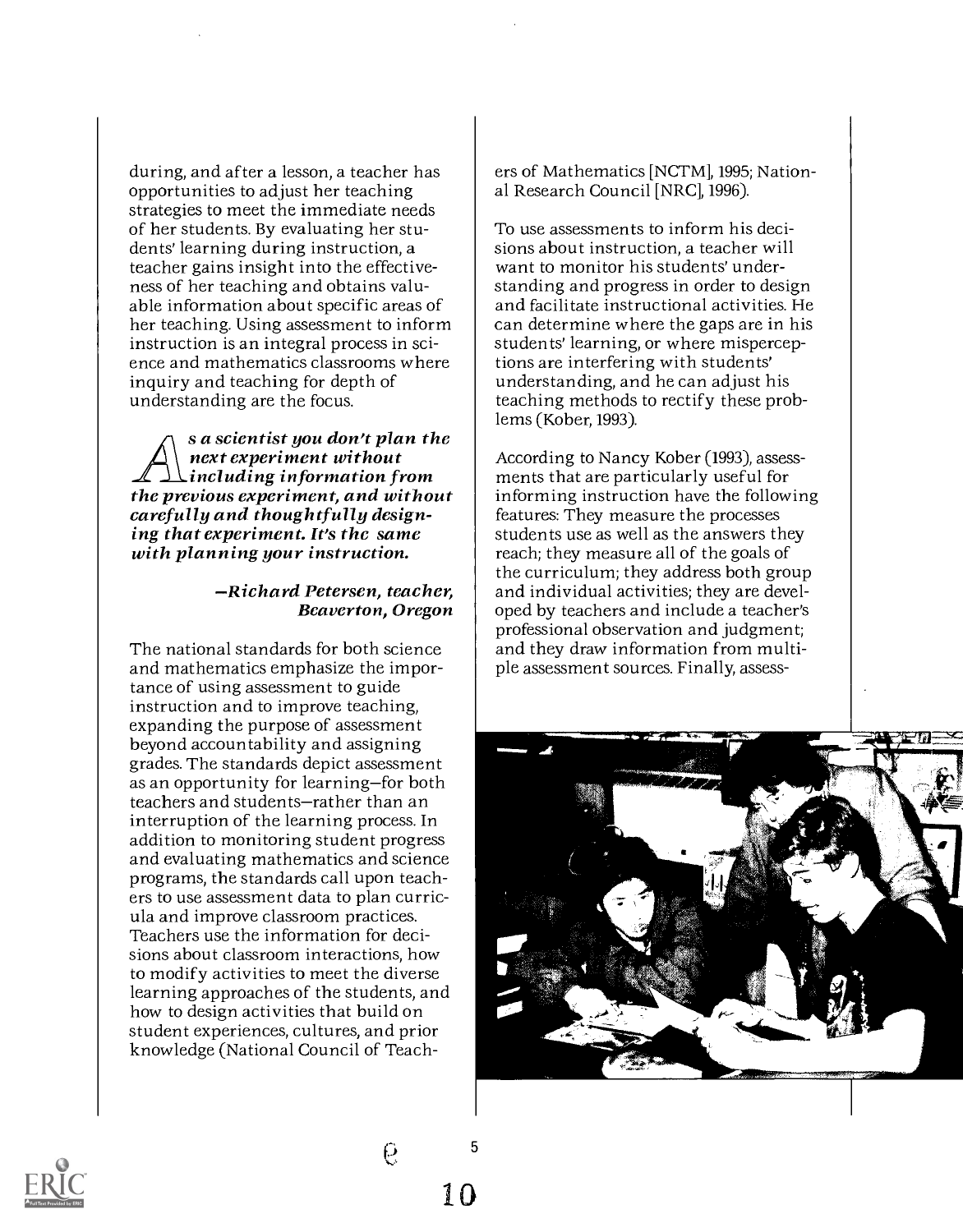

ments should have a self-evaluation component for both students and teachers.

### Make appropriate decisions about instruction. Learning activi-

ties that engage students in solving nonstandard problems, and require them to justify their strategies and solutions, can provide teachers with strong evidence of students' learning. Based on this evidence, teachers can then make appropriate instructional decisions that respond to the specific needs of their students (NCTM, 1995).

The Assessment Standards for School Mathematics (NCTM, 1995) state that such decisions include:

- $\blacksquare$  Identifying appropriate content, sequencing, and pacing of lessons
- Modif ying or extending activities
- Choosing effective teaching methods

Examining the effects of the tasks, discourse, and learning environment on students' knowledge, skills, and dispositions

■ Making instruction more responsive to students' needs

■ Ensuring that every student is gaining mathematical [and scientific] power

According to the Standards, "The quality of teachers' instructional decisions depends, in part, on the quality of their assessment and their purposeful sampling of evidence during instruction." Teachers will want to blur the lines between instruction and assessment because assessment is an opportunity for learning rather than an interruption in the learning process.

Observing, listening, and questioning are the most common methods for gathering evidence of learning during instruction, and teachers may elect to modify their instruction based on that evidence, state the Standards:

Questioning a few students often leads to a redirection of the lesson for all. The justification for changing the direction of a lesson could come from the confusion ensuing as third-graders attempt to measure their heights with metersticks or from the



11 6

 $\sim 7$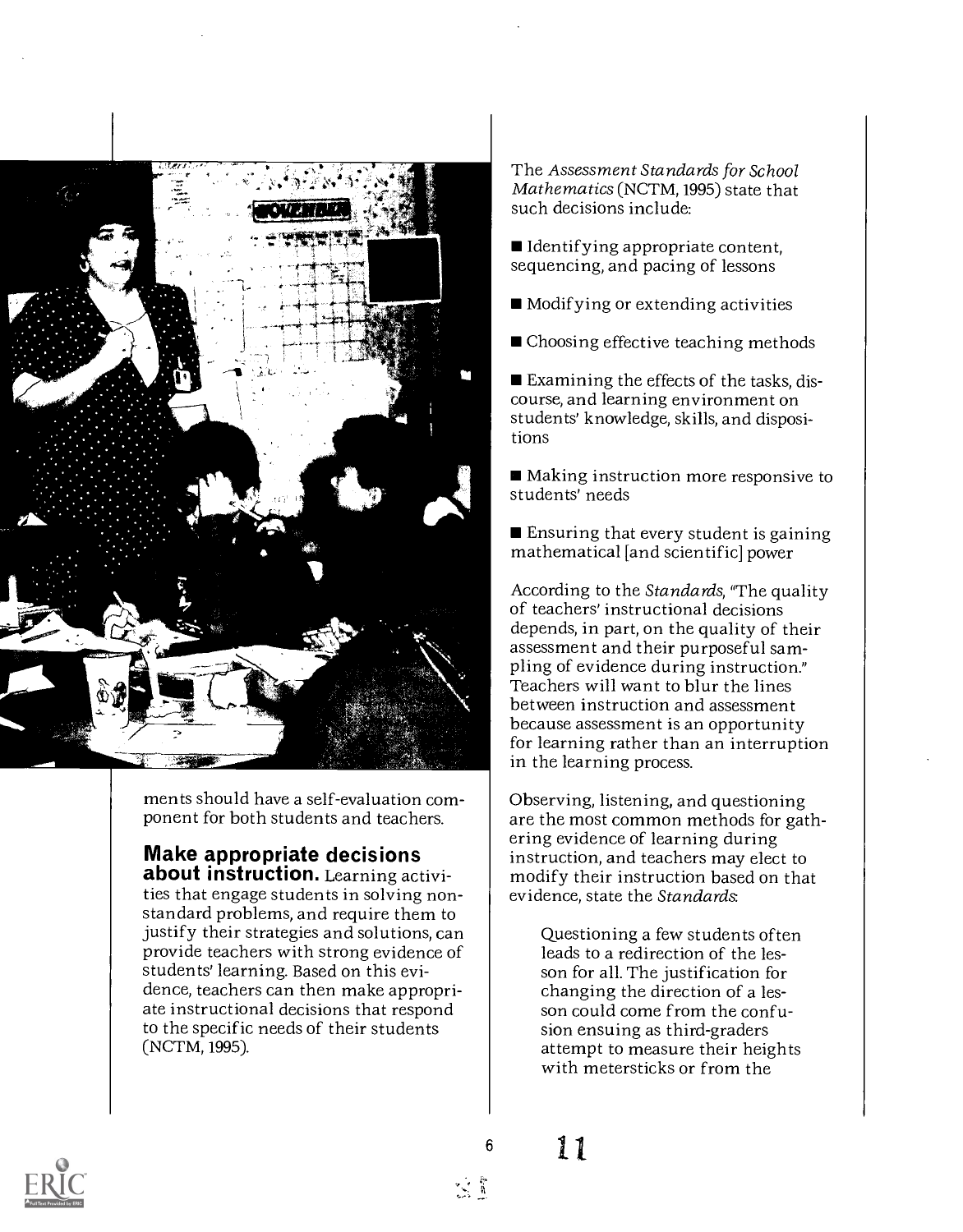excited conversation of high school juniors exploring exponential functions on a graphing calculator. Similarly, a teacher might adjust plans for the week as a result of recognizing that students' responses to a problem are far richer than expected, musing, 'Terrific! I hadn't thought of so many ways to do this problem. I wonder if there are even more. Maybe we should spend some more time on it tomorrow'

As teachers integrate instruction and assessment, they will want to identify places in the lesson where they can check for specific types of understanding, ask specific questions, or collect work to inform themselves as they make instructional decisions. By combining written products with documented evidence from observations and questions, a teacher will have a more complete picture of students' knowledge and abilities



than can be revealed by relying only on tests, quizzes, and assignments that focus on the mastery of procedures or skills (NCTM, 1995).

### Assessment strategies

The following assessment strategies are not new, and many teachers will recognize techniques they are already using to evaluate students' achievement. Using these methods to inform instruction often requires just a slight shift in current thinking and practice. When teachers are considering how to provide effective instruction, they will approach assessment with different questions: "What does this tell me about my students' learning? How can I adjust my instruction to address their difficulties and build on their strengths?"

In this approach, assessment does not take place only at the end of a unit but is an ongoing, cyclical process. Teachers monitor student development and respond to the results by adjusting their instruction. Before beginning a unit or lesson, teachers can use assessment data to determine a starting point-what prior knowledge needs to be addressed, what types of activities are required, and how to group students for cooperative learning activities. During a unit, teachers will use assessment to monitor the success of the activities, to diagnose misconceptions that students may be forming, and to determine if students are acquiring the necessary level of understanding and the ability to apply their knowledge. The final assessment activi-

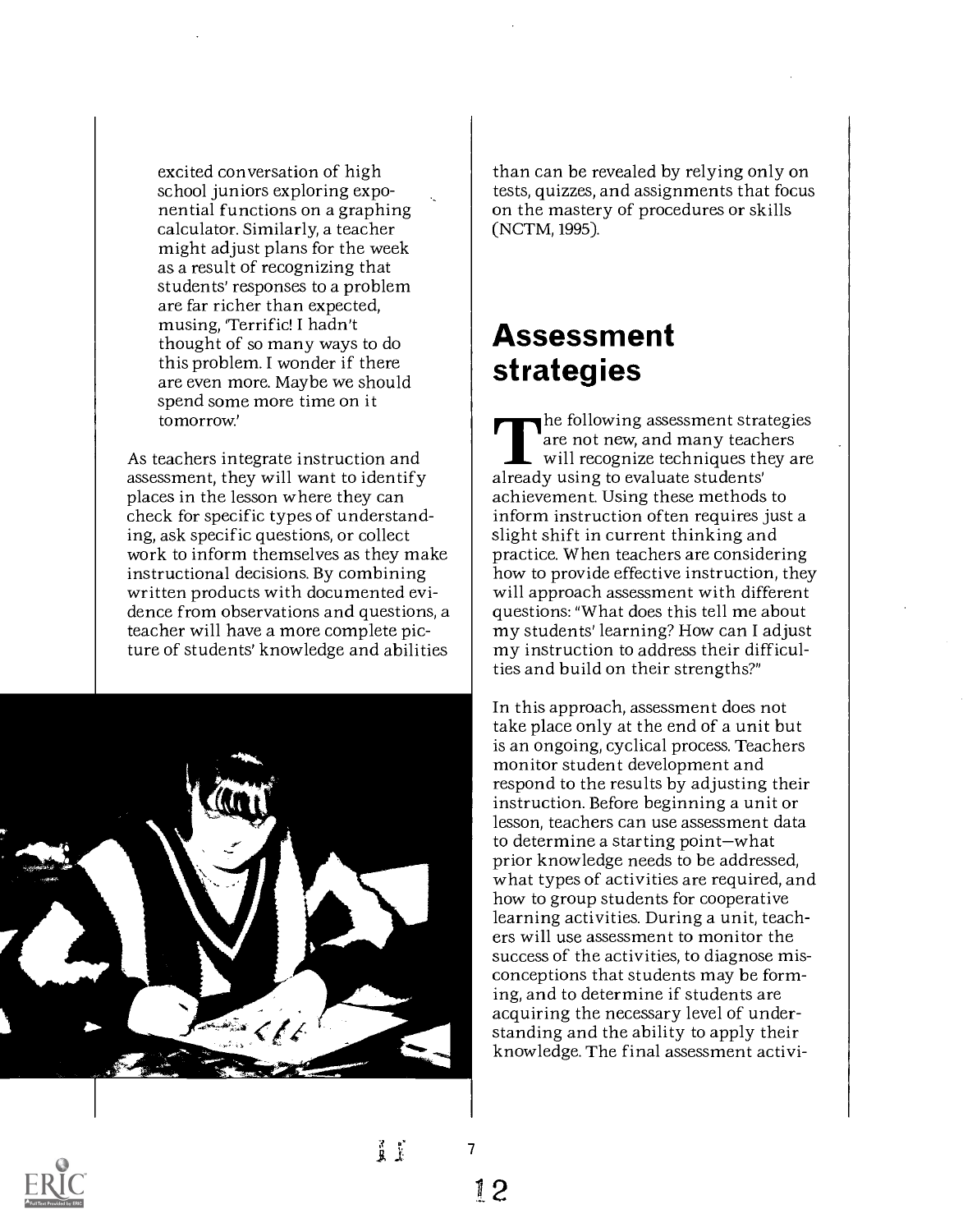ties help teachers identify areas for further study and plan upcoming units.

-ou can't get all the informa-<br>tion you need from just  $11$  paper-and-pencil activities.<br>Over the years, I've learned to do dif-<br>ferent kinds of assessment to obtain more information about the kids and their learning.

### Judy Snider, teacher, Filer, Idaho

Teachers are encouraged to choose the strategies from the following sections that seem to meet their needs and interests. They may want to select one or two methods to investigate and implement (See "Resources" section). As always, each teacher will need to evaluate the activities and adjust them to fit her students and classroom.

Concept maps. Students create concept maps to demonstrate their reasoning and understanding (Stiggins, 1997). Ideas are placed in a diagram and linked by lines and words that indicate relationships between the concepts (see Figures 1 and 2). Other terms for this strategy include mental mapping, concept webbing, and clustering.

Concept maps can be "windows into the minds" of learners, providing a richer view of students' knowledge than tests (Dana, Lorsbach, Hook, & Briscoe, 1992). Concept maps help students organize and represent concepts in a meaningful way. They are also valuable because they are a visual tool for depicting ideas and connections.

Teachers can use concept maps in several different ways. Students can create their own maps individually, which can be useful for identifying individual

needs and learning styles and for monitoring each student's understanding.

Concept mapping can be a small group activity with students collaborating and then discussing and comparing how they designed their diagrams. This approach is useful for determining themes and shared misunderstandings. It gives students a chance to sort out their ideas and clarify their thinking together, and it is also an opportunity for peer teaching.

Another approach to concept mapping is as a whole class-activity. Students provide and discuss ideas and the teacher fills in the map. This process is especially useful with students whose writing abilities are not yet well developed. Teachers can use this activity to identify students' questions and areas of interest, a good starting point for a new unit or an inquiry activity.

With modifications, concept maps can be appropriate at all grade levels. Mathematics teacher Bobbye Hoffman Bartels suggests several activities with varying levels of difficulty. Teachers can give students a list of concepts and a map to fill in with the connections and linking words already provided. For a more difficult task, students create their own maps from a list of concepts, determining the connections and the linking words for themselves. Even more challenging is a task in which students generate their own lists of concepts and create their own map (Bartels, 1995).

Teachers can use concept maps as an ongoing assessment of students' learning. They allow teachers and students to exchange ideas about why a linkage is valid or invalid, and to identify links that are missing. The maps help teachers identify misunderstandings about con-



8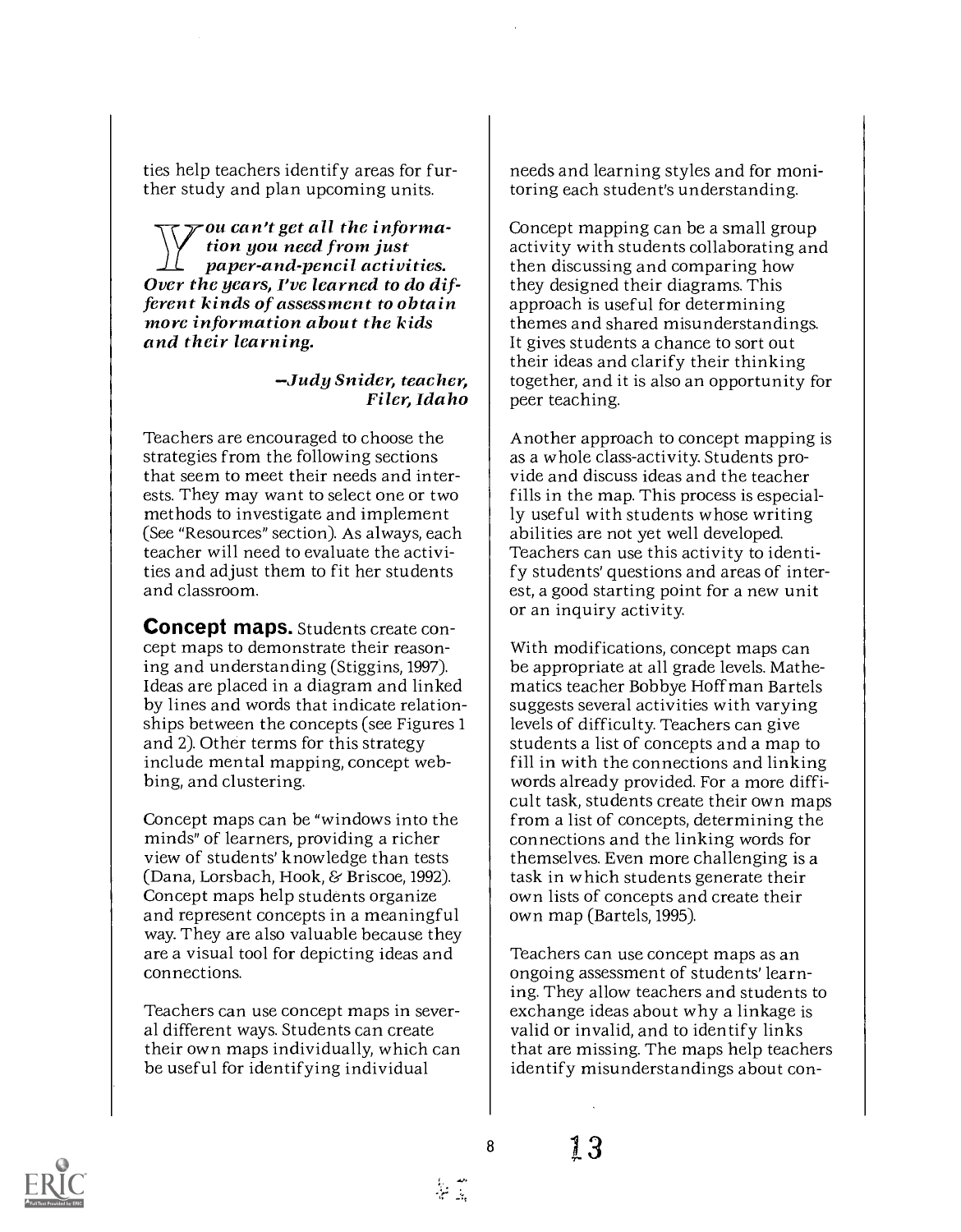What does this student's map tell you about his understanding of the "food chain?"

HE FOOD  $\beta$ " E Hainacon  $g\psi$ edlife to  $ext{e}_{a}$  $e^{at}$ pivore  $eV$ Brivares reation By →Eatcp Bye Carnivores Figure 1 Reproduced with permission from Dylan King.



 $E_1$  9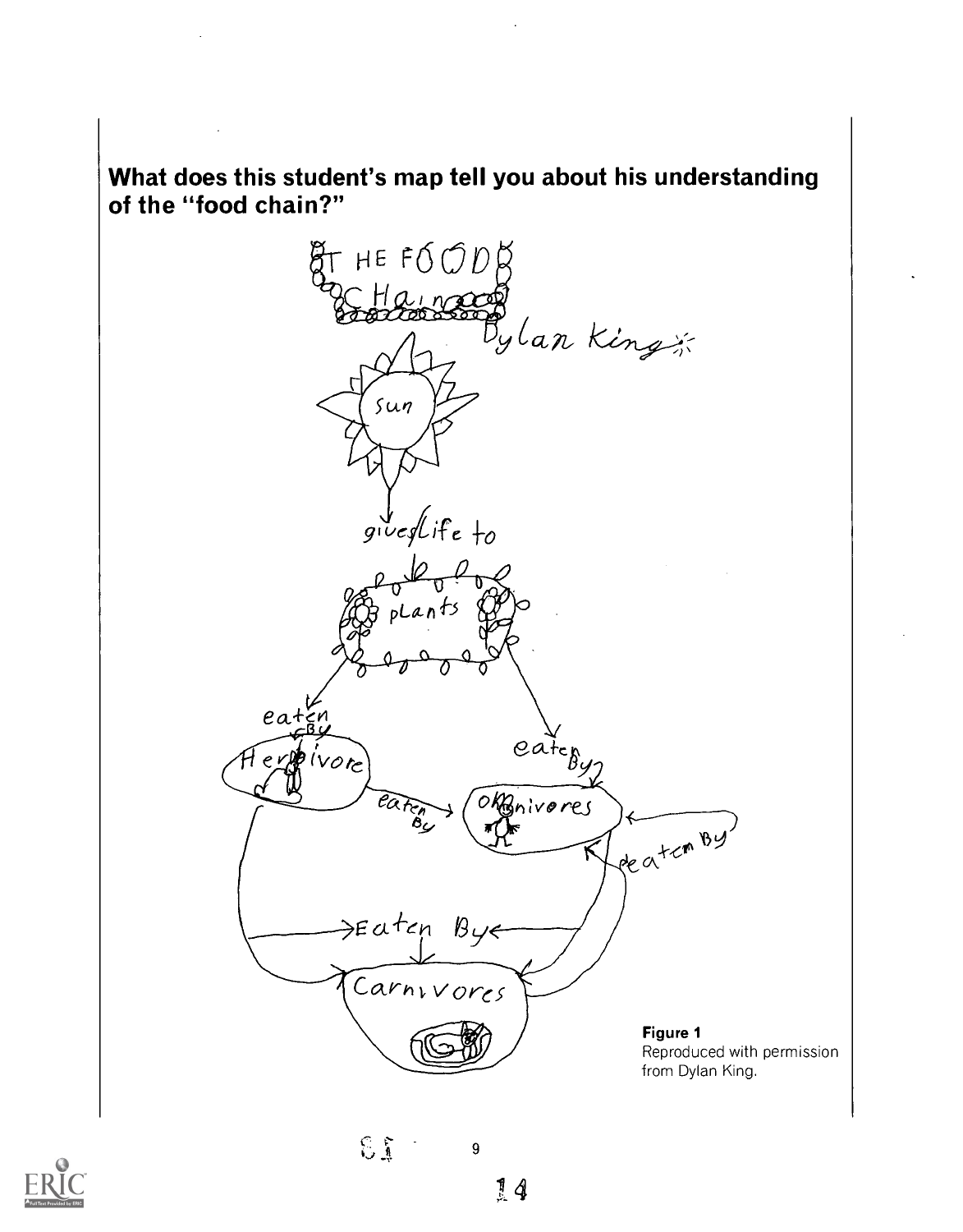cepts and the connections between ideas. Teachers can then address students' incorrect conclusions and identify areas for new learning.

At the beginning of a unit, teachers can use concept maps to determine ways that they can connect material to students' prior knowledge and directly address their misconceptions (Novak & Gowin, 1984). In the middle of a unit, concept maps can be used to determine areas that may need additional emphasis, reteaching, or a different approach. Having students complete maps at the beginning and the end of a unit provides documentation of their growth.

Writing activities. Writing activities provide teachers with a variety of information to guide their instruction. Students can express their attitudes and

feelings, as well as identify areas they are having difficulty with or particularly enjoy. Teachers can use writing assignments to examine their students' thinking processes and conceptual understanding (Carter, Ogle & Royer, 1993; Kulm, 1994).

Writing about mathematics and science requires students to focus on and internalize important ideas (Miller, 1991) . Therefore, writing tasks are a way to determine when students have understood a concept. In addition, the process of writing may help students come to a better understanding of a topic or idea. Teachers may want to extend these activities by having students read and respond to each other's writing.

#### What insights can a teacher gain by examining this concept map?



#### Figure 2

Reproduced with permission from Mathematics Teaching in the Middle School ("Promoting Mathematics Connections with Concept Mapping," by Bobbye Hoffman Bartels), copyright 1995 by the National Council of Teachers of Mathematics.

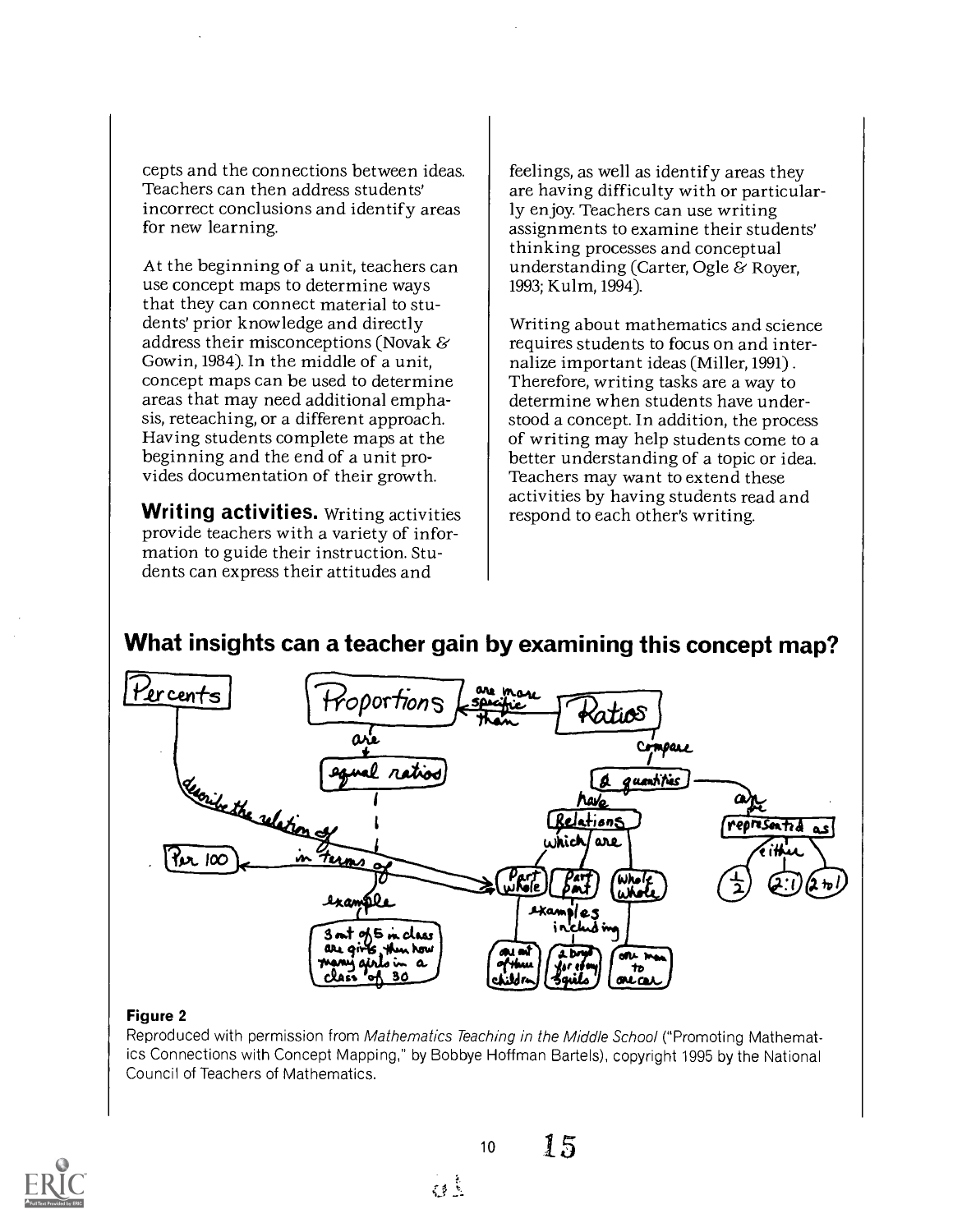$\nabla$ hc thing that struck me the<br>most about using writing assessments was how much students clarify the concept when they write.

Judy Vose, teacher, Ferndale, Washington

Teachers can incorporate writing into mathematics and science in a variety of ways. Journals and notebooks can be a daily or weekly part of class or can be assigned as homework. Individual writing assignments can be used as followups to an activity or a cooperative learning experience.

Journal writing can be free-form or the teacher can provide specific questions or prompts. Teachers might also ask students to keep a notebook for an extended project or investigation, documenting their activities. Students should be encouraged to write thoughtfully to demonstrate their understanding of the activities and concepts. The students should also raise questions, identify problems or concerns, and propose solutions. Notebooks can include an element of self-assessment, allowing students to reflect and evaluate their progress (Cuozzo, 1996).

ath journals are very effective assessments of student  $\angle$ ULL learning and are helpful to<br>the teacher in establishing the pace the teacher in establishing the pace<br>of instruction. At the end of the peri-<br>od I ask students to explain a con-<br>cept or give them a problem to solve<br>and then have them justify their<br>solutions in their journal. It's like a track of their own progress.

Judy Snider, teacher, Filer, Idaho

Journals can be used to uncover misconceptions or areas of weakness that teachers need to address. It is important for teachers to be able to determine if students are merely manipulating symbols and following rules without really understanding them (Miller, 1991). Journals provide information about areas of difficulty, helping teachers identify students who are having similar problems in order to adjust their plans according to student needs (Potter, 1996).

Writing activities give students who are reticent about speaking in class an opportunity to communicate that is more comfortable for them and therefore more effective (Miller, 1991). Journal writing allows students to express their anxieties about a topic and explain problems they are having.

Although monitoring student journals does take time, journals can be a very efficient way for teachers and students to interact and communicate with one another. They are a form of indirect personal attention. Teachers can come to know their students better as people and as learners, identifying their needs and interests. Teachers who are short on time might respond indepth to several students per week on a rotating basis. In this case, it is important for the students to know that their writing is valued and that the teacher will read their journals, even though he may not respond in writing every week.

Performance assessment. Performance assessments typically focus on the process of solving problems or completing complex tasks. The emphasis is on what students can do, not just what they know. Performance assessments allow students to show how they reach their solutions, explain their answers, and demonstrate their ability to synthe-



ţ

 $\epsilon$  .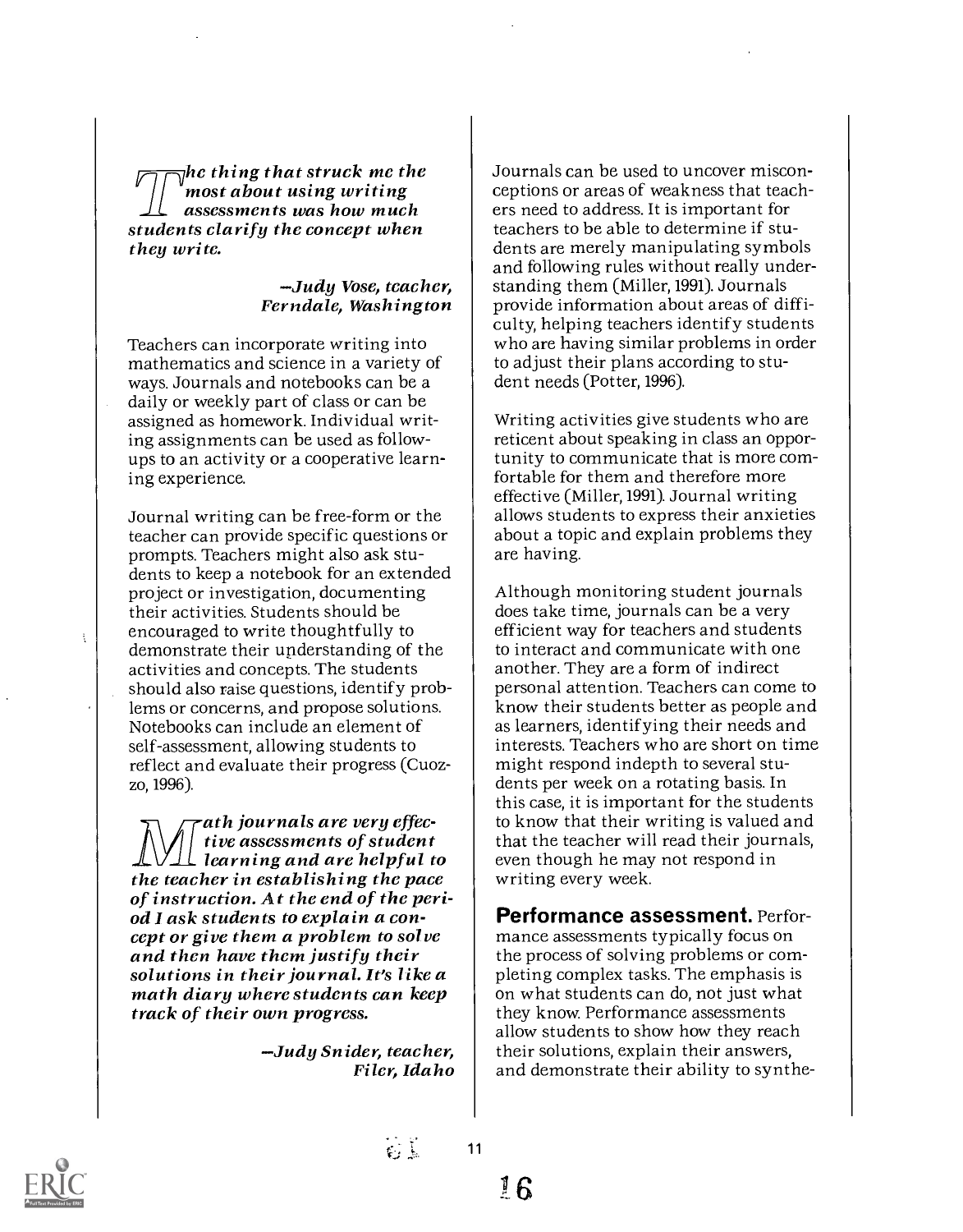### $\mathbb{A}$ m era off standardized testing

s the importance of classroom assessments increases, and the heavy reliance on multiplechoice standardized testing lessens, it is helpful to understand how and why the practice of large-scale testing began. In his book, Student-Centered Classroom Assessment (1997), Richard J. Stiggins identifies a period in American history that shaped the philosophy of testing that has prevailed in the United States throughout most of the 20th century. After World War I, immigrants flooded into the United States. As Americans, we wished for a common culture in which we all spoke the same language and shared a national experience. We believed that schools provided the best means for assimilating newcomers into American society, so we created a standard curriculum and made school attendance compulsory.

Students in unparalleled numbers showed up at school doorsteps, and educators scrambled to devise a way to educate them as efficiently and economically as possible. The "assembly line school" was created in which students moved annually from one level to the next. Over time, some students fell behind, creating a growing achievement gap. This practice contributed to the sorting of young people into social and economic segments.

This principle of sorting students was solidified with the invention of a new kind of achievement test: the objectively scored paper-and-pencil test that was used to separate students based

on their test score. Because it was thought to eliminate teacher bias and could be mass produced, administered, and scored efficiently, the test was believed to be "scientific." Thus, the realm of assessment was left to scientists or statisticians, and not to teachers.

[Editor's note: This reliance on standardized testing to sort students rested on an assumption that achievement was based on a student's ability and not on a student's effort. One of the most valuable attributes of classroom assessment is that it allows





1?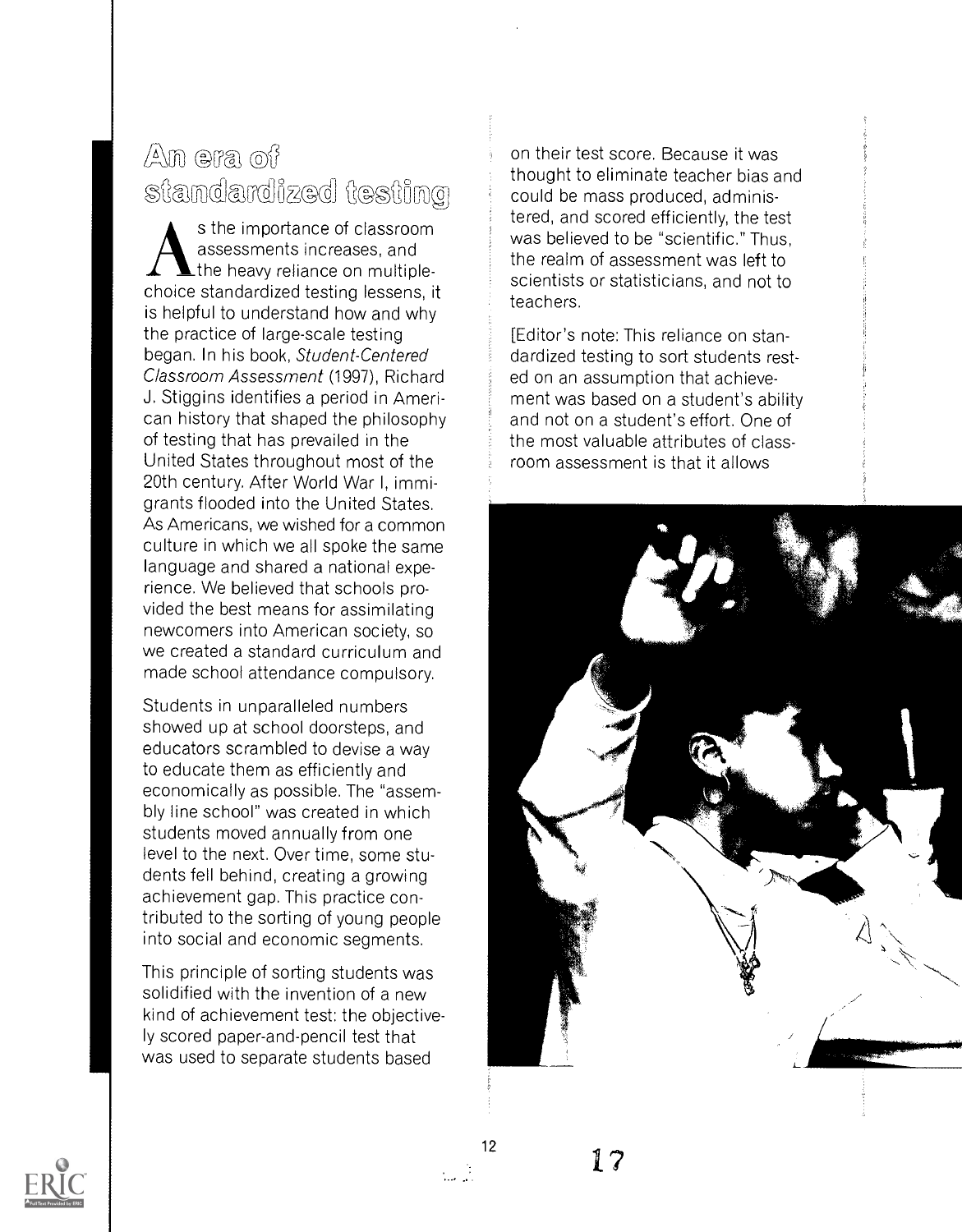teachers to understand their students' learning processes, including both the concepts and misconceptions that underlie students' thinking.]

In the 1960s, states began passing legislation that held schools accountable for raising student achievement (Rothman, 1995). Educators turned to standardized tests as a source of relatively reliable data on which to evaluate student achievement. Though publishers indicated in their test guides that the tests were intended to supplement teachers' classroom assessments, standardized tests became the principal measure of educational excellence for decades.

Today, most people believe that a school's mission should be to ensure that students attain core competencies, rather than sorting them. Schools must ensure that students become competent in those skills that will enable them to thrive and to contribute to society.

Research in cognitive psychology has also influenced educators' search for alternative testing methods. According to research, learning is not linear but advances in many directions at the same time and at an uneven pace (Dietel, Herman, & Knuth, 1991). To be a competent thinker or problem solver, people need more than the simple acquisition of knowledge. They need the ability to use skills and strategies, as well as the understanding of when and how to apply them.

Today, many believe that classroom teachers can provide some of the most accurate and appropriate measures of their students' abilities. Large-scale

ř

standardized tests will continue to play an important role in assessment. Classroom assessment and alternative formats will contribute additional information about what students know and are able to do. Finally, assessment to inform instruction is another powerful tool for teachers to use to guide their teaching and improve student learning (Stiggins, 1997; Herman, Aschbacher, & Winters, 1992; Mathematical Sciences Education Board, 1993).

(Unless otherwise noted, text is adapted with permission from Stiggins, R. (1997). Student-Centered Classroom Assessment (2nd Ed.). Upper Saddle River, NJ: Prentice-Hall.)



i.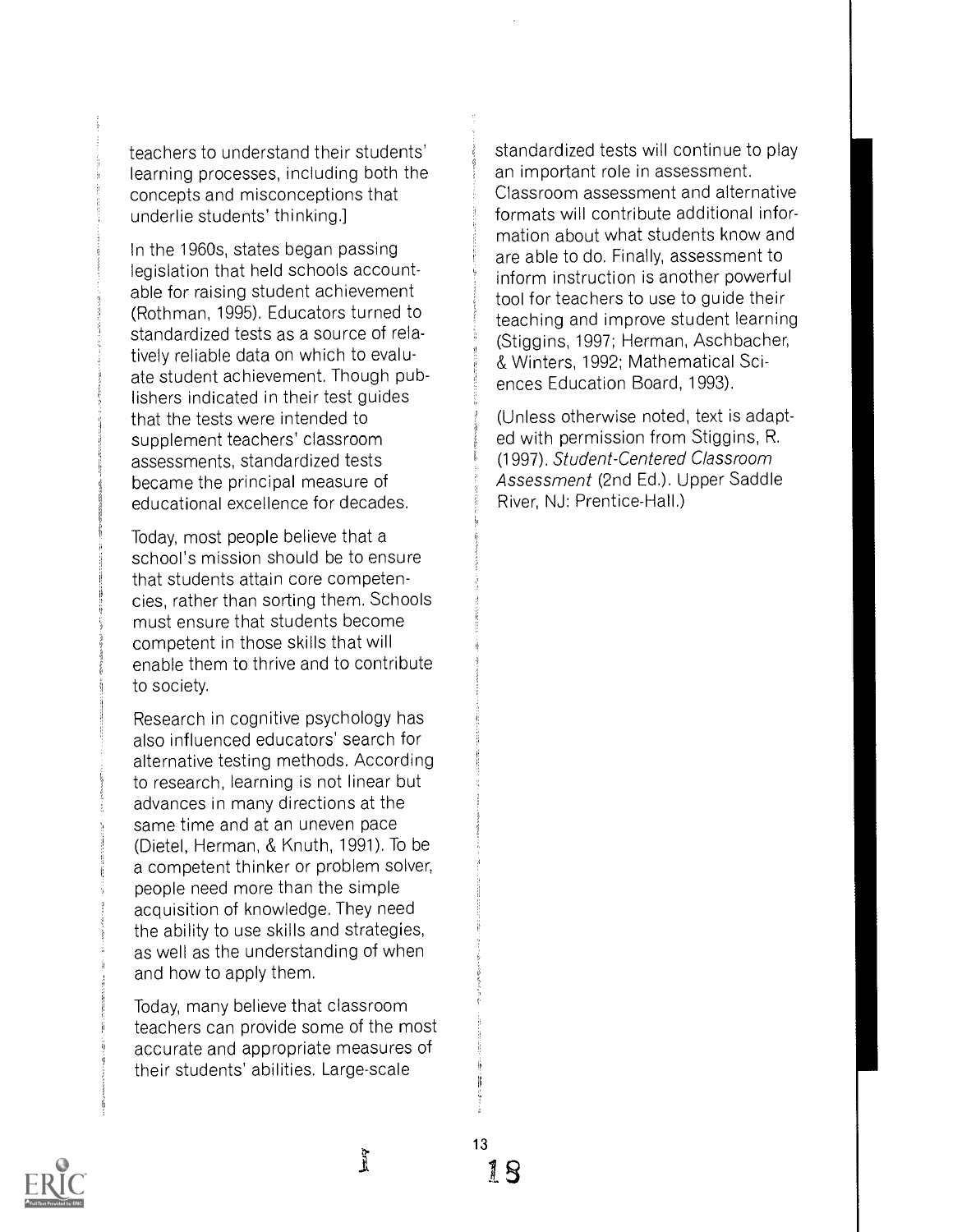size. This assessment strategy provides teachers with information about students' thinking and reasoning (Parke & Lane, 1996).

Performance assessments can provide information that is more instructionally relevant than paper-and-pencil tests. Teachers gain a more complete picture of students' understandings and abilities. This in turn leads to better decisions about student misconceptions and errors, and provides better assessment of the instructional process (Stenmark, 1991).

In order to understand how to help students improve their work, teachers need information on the processes that students use. It is impossible to determine what elements of a teacher's instruction lead to which student results. However, teachers can use performance assessments to develop hypotheses about how their students go about creating an adequate or superior product or performance (Herman, Aschbacher, & Winters, 1992). Using this information, they can modify or develop instructional practices to facilitate growth among all students.

Teachers obtain information on the processes that students use by observing them as they work, by interviewing them about their work, and by examining products that students produce (Stenmark, 1991). Paper-and-pencil tasks that require students to show their work or describe their procedures will also give teachers insights into students' problem-solving tactics.

Teachers can get valuable information about how to help students improve by analyzing how students complete tasks and looking for patterns related to outcomes. Did successful students use a different approach than less successful students? Were the less successful per-



formers hindered by misconceptions and how might they have developed these misconceptions? Where in the process did students run into difficulty? What kinds of errors did they make? Teachers can use this important information to plan future lessons and activities (Herman, Aschbacher, & Winters, 1992).

#### Interviews and conferences.

Interviews help teachers identify what students have learned and what they have yet to learn. Whether formal or informal, they provide students with personal attention and an avenue for two-way communication. Students can describe what is and is not working for them (Spandel & Stiggins, 1990). Interviews also send the message to students that their thinking is valued by the teacher (Huinker, 1993).

During an interview, teachers can ask students directly about their comfort level, needs, and interests. Interviews are an excellent way for teachers and students to gain an understanding of how



T9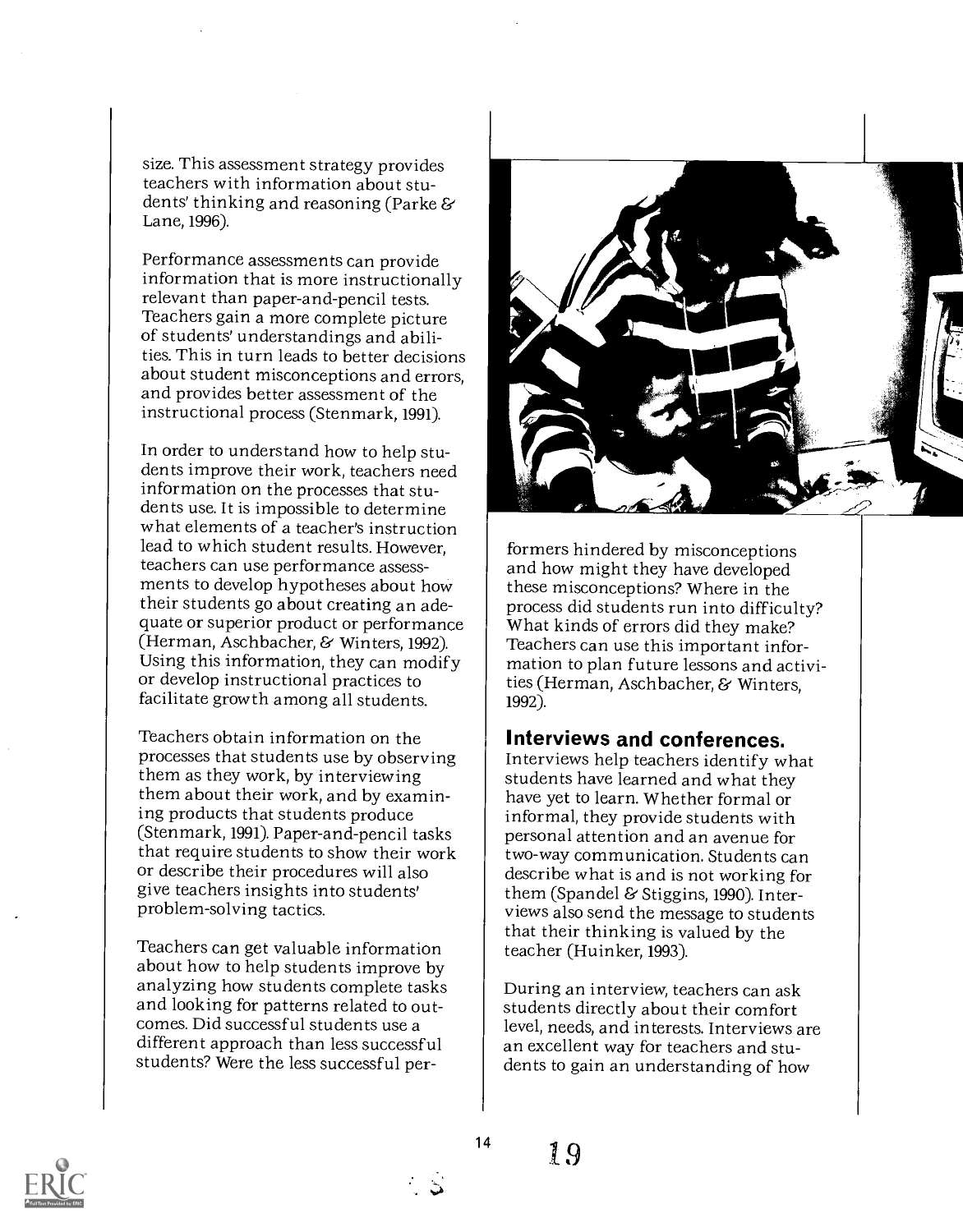to work together most effectively (Stiggins, 1997). At the beginning of a unit, teachers can use interviews to help identify, select, and organize the content and activities. At the midpoint or end of a unit, interviews provide feedback and help teachers determine if they have successfully fostered student understandings and abilities (Novak & Gowin, 1984).

2- think that a teacher will very quickly learn that one form of instruction does not fit all. If you use your assessment wisely, it gies that you can use to provide an<br>opportunity for students to be<br>engaged in meaningful thought<br>processes related to curriculum, content, and skills.

#### Richard Petersen, teacher, Beaverton, Oregon

In order to conduct interviews, teachers can set up a formal time, calling a student aside as the class is involved in other activities. Or the interviews can be informal, asking a student or group some specific questions as they work. The questions should draw the students into thinking out loud, explaining how they arrived at solutions or what conclusions they can make based on collected data and observations (Huinker, 1993).

It is important for students to feel comfortable with the interview process. Students should understand the objective of the interviews and should be aware that the teacher will be taking notes. Students will accept interviews as unobtrusive, routine classroom experiences if they are conducted regularly (Kulm, 1994). Teachers can write down a few key ideas and observations as the student speaks and then expand on their notes immediately after the session is over. For

more accuracy, a tape recorder or video camera can be used.

Although teachers will want to establish a list of questions in advance, interviews need not be uniform for all. Teachers do not have to talk about the same things with all students. Teachers will want to customize their questions based on how a student responds. This means that they can gain information not normally available from a less flexible strategy (Moon & Schulman, 1995). It is also not necessary to interview all students about the same lesson or during the same unit. The sessions can be spread out over the course of a grading period or the school





 $\left\{ \begin{array}{c} 0 \\ 0 \end{array} \right\}$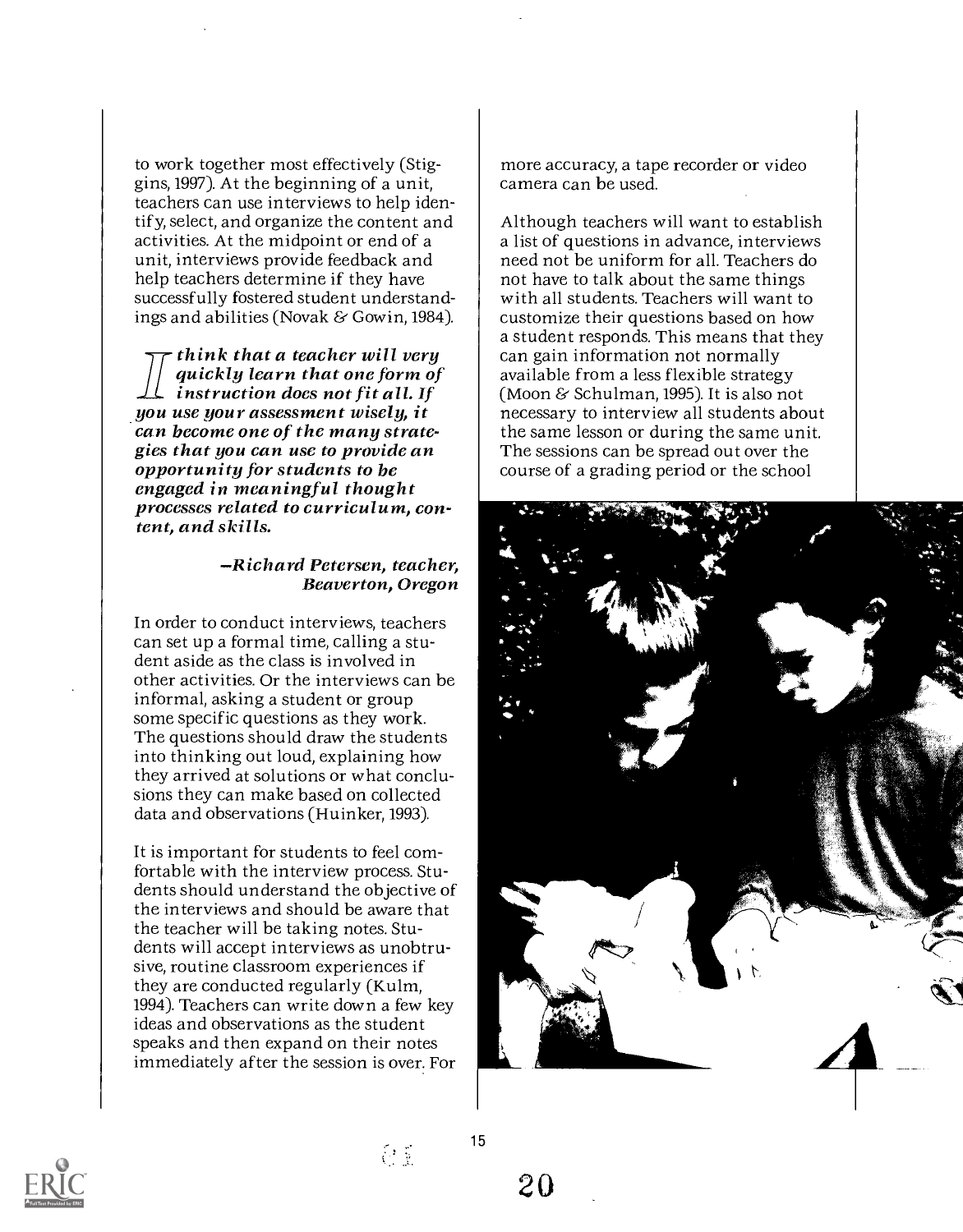

year. Teachers can also use focus-group techniques and interview three or four students together, rather than individually (Kulm, 1994).

have to keep reminding myself, "Be realistic here: Just work on<br>these three or four kids today, and do a good job with them. Then<br>you can get the next three or four tomorrow."

### Judy Snider, teacher, Filer, Idaho

Interviews can be better sources of information than tests for a number of instructional purposes. They are better for determining students' reasoning and level of understanding; for diagnosing their misconceptions and missed connections; for identifying areas of strength; for discovering students' attitudes toward the subject; and for assessing their ability to communicate verbally about mathematics and science (Huinker, 1993; Moon & Schulman, 1995). Teachers can use interviews to respond directly to

students' misconceptions and errors (Thompson & Briars, 1989).

Interviews provide an opportunity for students to think at a high cognitive level. It is suggested that teachers begin a questioning sequence with general questions and proceed to increasingly specific questions. It is important to give students enough time to think through their answers, to reconsider them, and to respond to additional probes (Kulm, 1994).

DeAnn Huinker (1993) of the University of Wisconsin, Madison, suggests that teachers follow up students' responses with probing questions to clarify what they said or did. However, she emphasizes that teachers should do very little talking during the interview. They will need to resist the urge to teach, to give students answers or suggestions, or to pose leading questions.

In her book, Mathematics Assessment: Myths, Models, Good Questions, and Practical Suggestions (1991), Jean Kerr Stenmark provides an extensive list of possible interview questions. The questions are formulated to provide specific information about student abilities such as approaches and strategies (What steps did you take?), hypotheses (What do you predict will happen?), communication (How would you explain what you know right now?), flexibility (Have you tried making a guess?), and examining results (How would your method work with other problems?).

Conferences are an opportunity for students to present their work and to gain firsthand knowledge about how their work is assessed. Any disagreements between the student's self-assessment and his or her formal grade can be clarified. Conferences provide important information for instruction because they



المتحر كبيل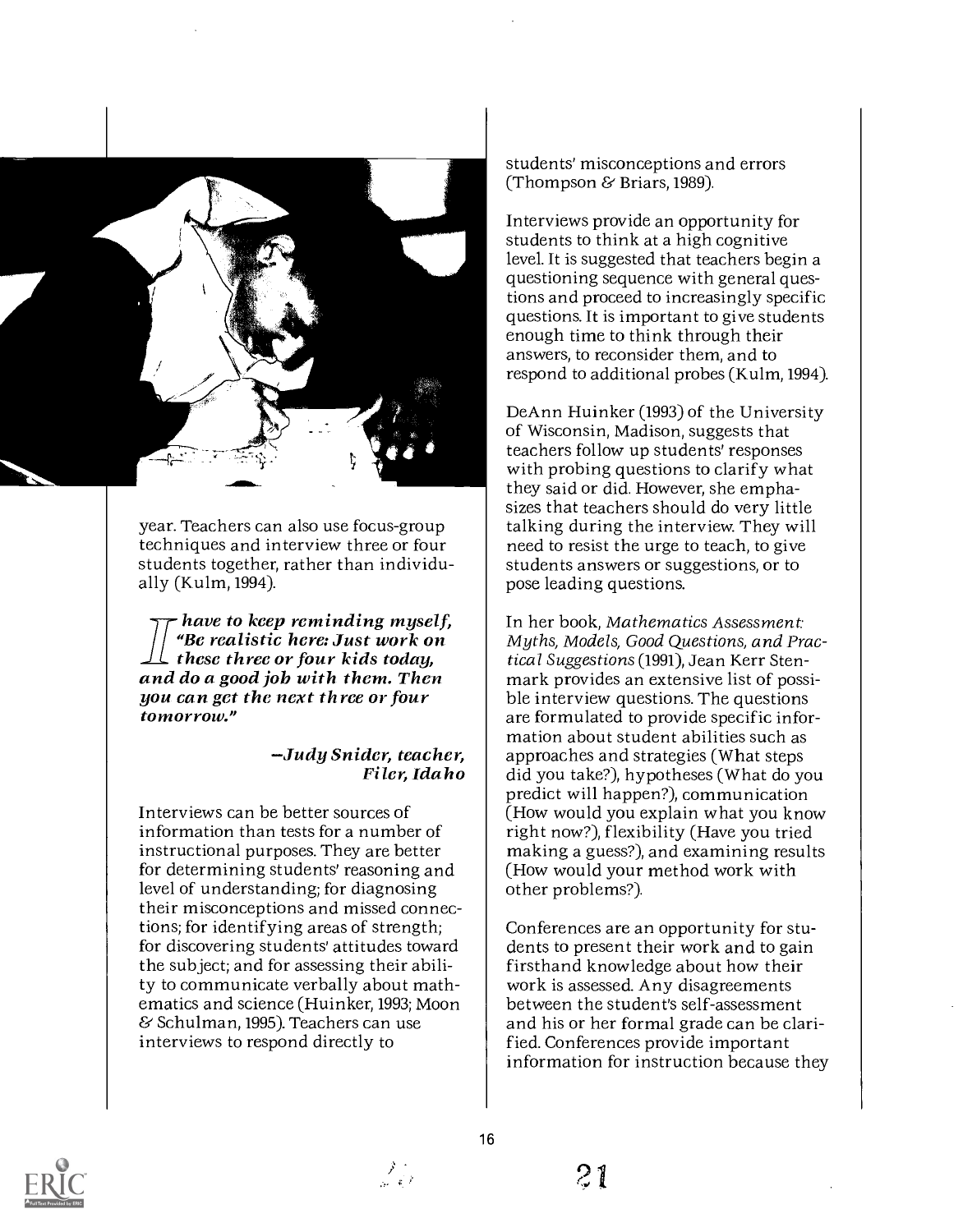set the course for future improvement and growth. Teachers can provide students with strategies that will improve their performance and help them to generate goals and next steps (Darling-Hammond, Ancess, & Falk, 1995).

**Debriefing.** In debriefing activities, teachers ask students to report extended problem-solving activities or investigations. The students prepare and present reports and then respond to questions from the teacher or classmates. These activities are similar to the processes that mathematicians and scientists use in working together. Debriefings involve more than just reporting answers: Students are required to justify their conclusions and talk about their processes, mistakes or wrong turns, areas of difficulty, and remaining questions.

This information about students' trialand-error process can provide important information for guiding instruction (Raizen, et al., 1989). "Debriefings enable teachers to see what students know, to understand how they got to know what they know, and to get to know the students as individuals and learners" (Darling-Hammond, Ancess, & Falk, 1995).

 $\bar{\gamma}$ he feedback I got from my classroom assessments was that I needed to readjust my teaching in some areas. That is valu- able information, but it can be frustrating, too, because I never do anything the same way twice anymore. I'm constantly getting new information, so I'm constantly adjusting and monitoring my teaching methods.

Judy Vose, teacher, Ferndale, Washington

Debriefings are appropriate as wholeclass activities, or teachers can work with students individually or in small groups. The sessions can take place in the middle of an activity, allowing teachers to check progress and redirect the students if necessary. A debriefing may also identify needs for additional background information or skill development.



Debriefings are usually more formal than interviews because students prepare for them in advance. However, teachers can also conduct debriefings as the students work, a technique similar to interviewing. The teacher circulates through the classroom watching students and asking them questions about what they are doing and why: What did you do to get to this point? Why did you do that? What are you planning to do next? (Herman, Aschbacher, & Winters, 1992).

Debriefings help ensure that activities provide students with opportunities for high-quality learning experiences rather than merely a chance to apply rote skills. The students are called upon to



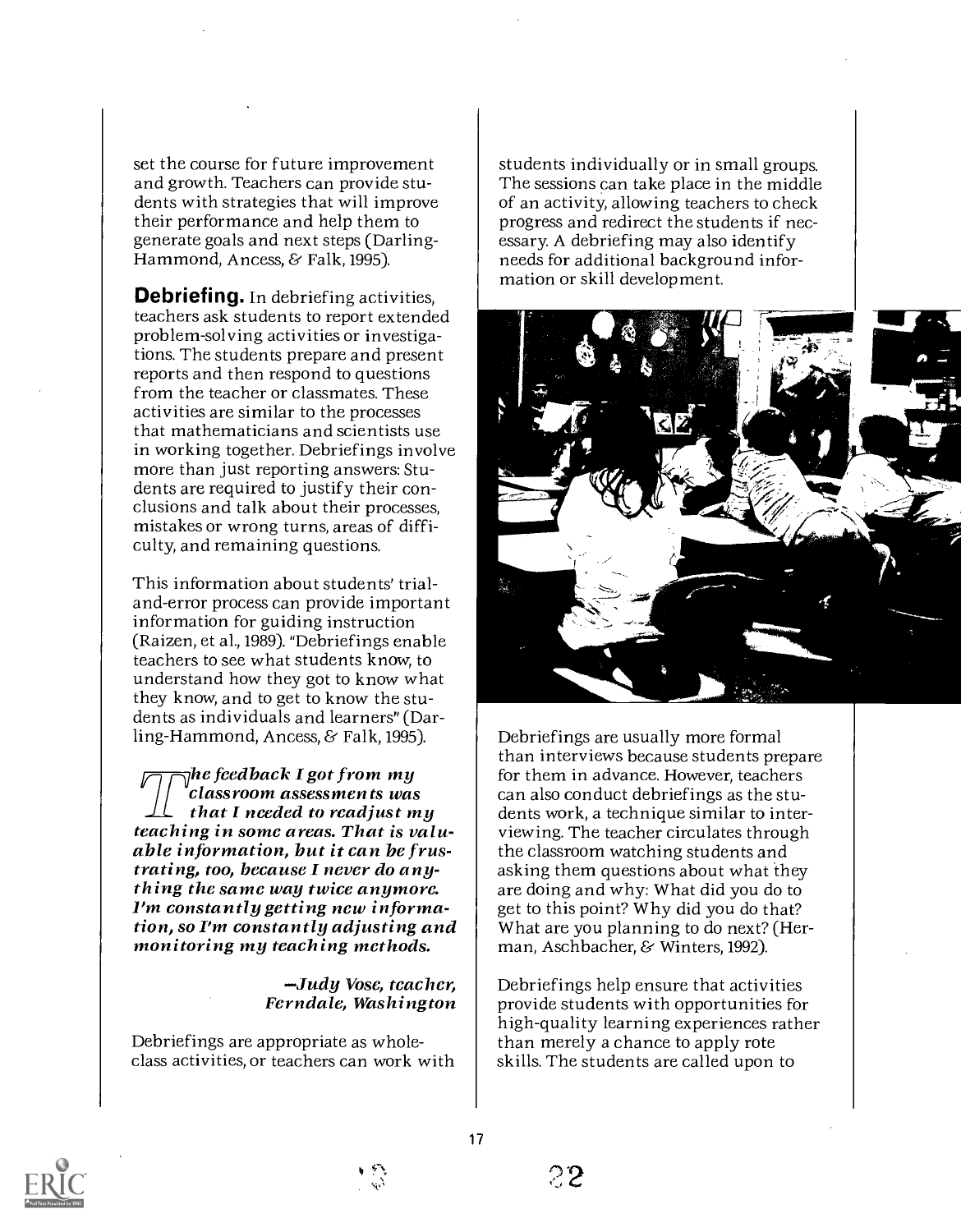reflect on what they have learned, as well as how they learned it (Darling-Hammond, Ancess, and Falk, 1995). Debriefings require students to put mathematics and science concepts and processes into their own words. They can provide evidence of higher-level thinking skills and depth of understanding.

Observations. Teachers can use the information they obtain from observations to judge students' progress, as well as the success of their instructional approaches. Students' language and behaviors provide information about their interests and their thinking. Observations are also useful for diagnosing difficulties, allowing teachers to design learning experiences that address problems (Moon & Schulman, 1995).



Observing students is a natural part of teaching, but teachers may not have a system in place for documenting their observations. There are a variety of effective methods to accomplish this task: rating forms, narrative descriptions, checklists, and logs. It is recommended

that teachers try a variety of formats, adapting the preferred one to their needs (Chittenden, 1991). Teachers can find examples of a variety of tools in the publications listed in the "Resources" section, which begins on page 23.

Teachers will want to have specific ideas about what they are looking for in their observations: levels of understanding, skills and abilities, or types of thinking. Small cooperative groups can be observed as they are engaged in a problem-solving activity or investigation. The teacher moves from group to group as the students work and listens to their conversations, determining what they do and do not understand (Johnson & Johnson, 1990).

This method will not be effective to use with every student every day. Moon and Schulman (1995) suggest that teachers focus on five or six students at a time when opportunities arise. Teachers can then rotate through the whole class over the course of a unit or grading period. Depending on what abilities or qualities are being assessed, teachers may be able to observe students during different activities.

ny good teacher is going to integrate assessment with  $\Lambda$   $\Lambda$  instruction. Making informal<br>observations while students are<br>actually working can tell the teacher if they are doing the work cor-<br>rectly and, even more importantly, it<br>shows her how they are doing it. The<br>more she studies her students in action, the more she will learn about their growing understanding of the concepts involved.

> Sue Pack, teacher, Twin Falls, Idaho

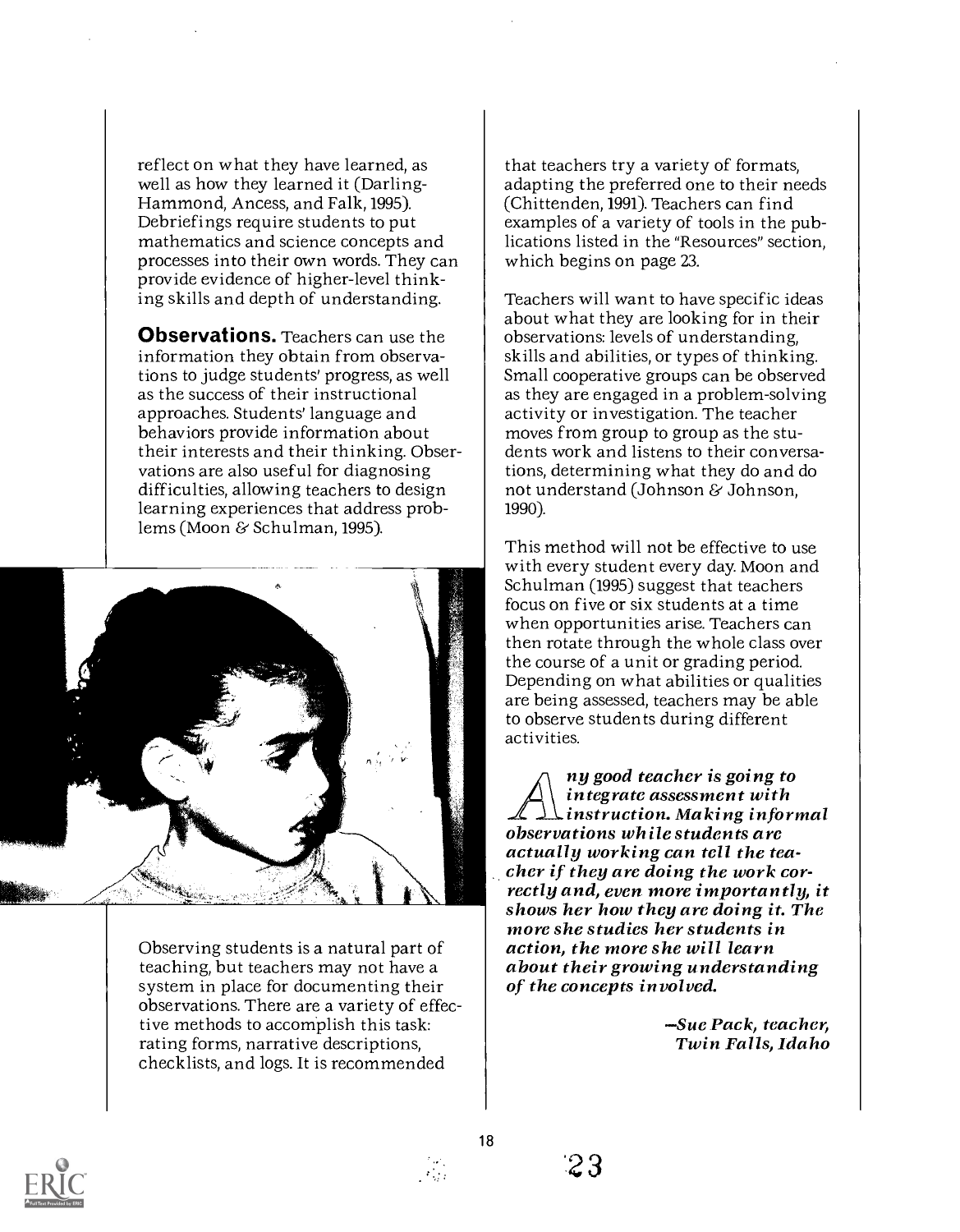Less formally, teachers may also want to record anecdotes and memorable interactions with or between students as they happen. In listening to students talk with each other, teachers gain information about how students make sense of new information and ideas. They can identify patterns in students' learning preferences that may otherwise go unnoticed (Moon & Schulman, 1995). Teachers can then use this information for ideas on how to present material.

s the kids are working on a<br>group activity, they're inter-<br>acting with each other, so I. listen to what they're saying and I take notes. If I wonder what a student understands or why he did something, then I ask a question, but<br>much of the time I'm just listening to what they're saying and learning from that.

Judy Snider, teacher, Filer, Idaho

Teachers can also focus their observations on finding out more about their students, using an inquiry approach rather than just checking on student progress. Observations allow teachers to explore the needs, interests, and relationships of their students, as well as gain insights into how individuals learn (Chittenden, 1991).

Portfolios. Portfolios are an effective tool for collecting a variety of student work, including the products from multiple assessment strategies. By their nature, they will include different kinds of indicators of what students know and can do, as well as how they think. As an overall picture of learning, portfolios document conceptual understanding, problem solving, reasoning, and communication abilities. The evidence from



portfolios is especially rich because it gives an overview of students' progress over an extended period of time (Darling-Hammond, 1996).



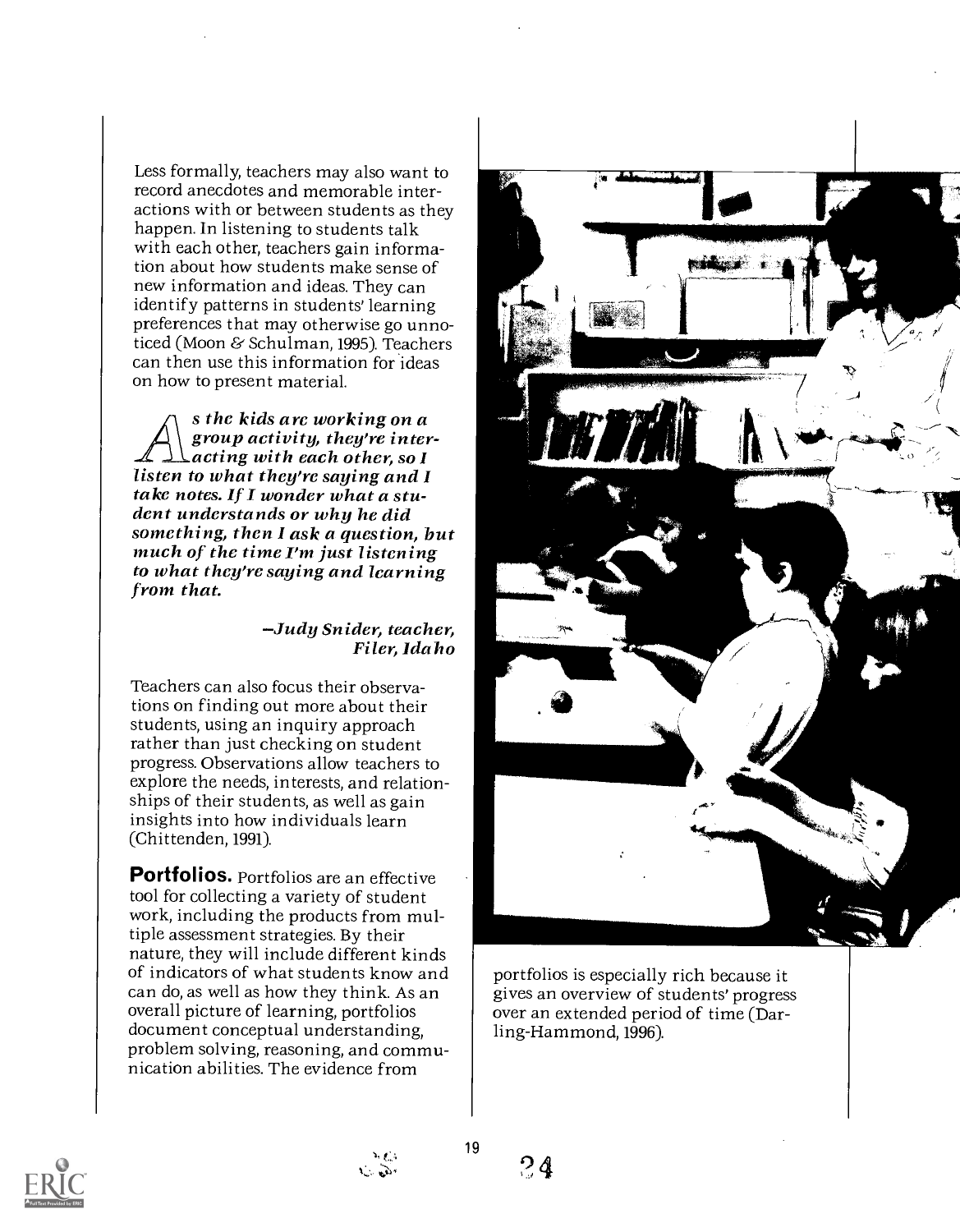n reading what they have writ-<br>ten and chosen to put in their portfolios, it gives me information not just on what they like, but<br>what they've learned well–what they've conquered that they didn't know before.

#### -Judy Vose, teacher, Ferndale, Washington

Portfolios also help teachers to know their students better. When portfolios include open-ended tasks and self-assessments, they become a means of individual expression, and teachers learn more about their students and their preferred learning styles (Moon & Schulman, 1995). More generally, portfolios are a way for teachers to construct their own knowledge of children, how they learn, and



how to evaluate that learning (Herbert, 1992).

The process of deciding what to include in portfolios also informs instruction. Teachers must clarify what is valuable for students to learn and what activities are most worthwhile (Collins, 1992; Moon & Schulman, 1995) and therefore must reflect on their teaching practice.

Portfolios are valuable as a way for teachers to share information with each other. At the beginning of the year, teachers can examine the portfolios of their new students to inform their planning process. The portfolios can provide information about students' areas of strength and weakness, interests, and attitudes. They are useful for planning activities and themes for the year, and may help teachers estimate how much time they will need to spend on certain units.

Student self-assessment. Many of the strategies outlined in this publication (journals, interviews, debriefings, and portfolios) incorporate an element of self-assessment for students. Selfassessment allows students to reflect on their learning experiences. Through this process, they become more conscious of their own learning and gain an understanding of their own strengths and weaknesses. They become active participants in evaluation (Moon & Schulman, 1995; Zessoules & Gardner, 1991).

Students' self-assessments help teachers make sense of student efforts and achievements and are an essential part of guiding instruction. Self-assessments improve communication because students become aware of areas in which they are having difficulties and thus are able to articulate their needs to the teacher.



25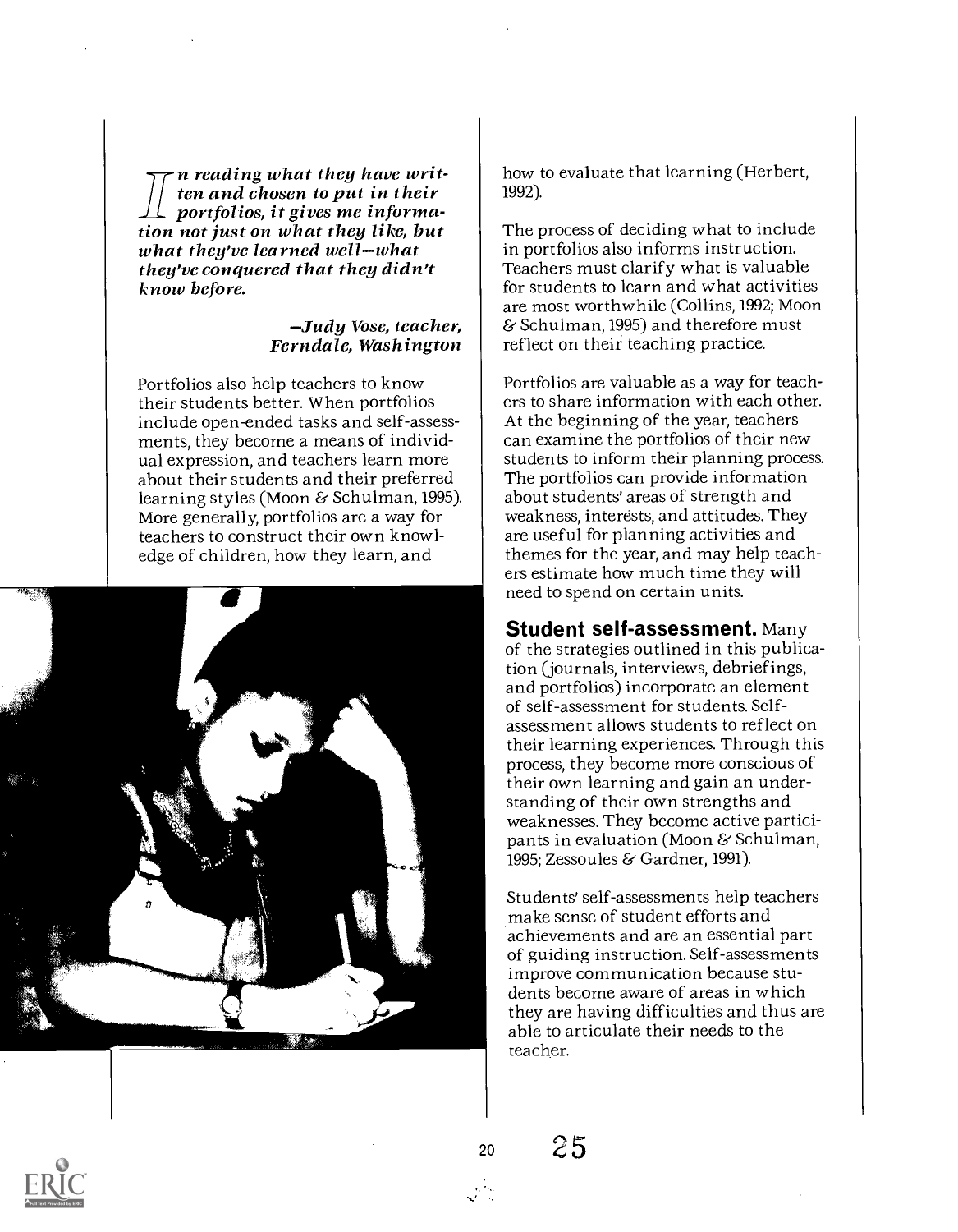Self-assessment activities are also an opportunity for teachers to gain knowledge of student attitudes. This enables teachers to address the dispositions of their students through their interactions and instruction. They can also help students see how their attitudes affect their performances (Kulm, 1994).

When students reflect on tasks that they enjoyed and tasks that they found difficult it can help teachers understand student learning preferences. Thus, teachers can design activities that address the students' preferences, as well as tasks to build their confidence and comfort level in areas where they have more difficulty.

Teachers can ask students to discuss or write about their experiences as a closing activity: What did you learn today? What were the main points of today's lesson? What are you still confused about? This provides teachers with feedback on the effectiveness of the activities and their instruction. They can also determine what points they need to<br>emphasize and address in upcoming lessons (Kenney & Silver, 1993).

#### Student assessment of instruc-

tion. Another way for students to provide teachers with direct information is  $\int$  the vocabulary because it was all through student assessment of instruction. Student input provides teachers with additional evidence in evaluating  $\parallel$  familiar with it. Sometimes you their effectiveness, identifying strengths,  $\parallel$  make assumptions and if the stuand recognizing areas for improvement. Students can suggest how the teacher can help them learn and indicate what activities or instructional strategies have been most effective (Roscoe, 1992).



y students give me feedback<br>on my teaching. For exam- $\mathcal{L}$  ple, I was talking with some students who thought math was really hard this year. I asked them what made it hard, and they said the most difficult thing had been new. That is really helpful for me to know. I thought they would be more dents don't say anything, you don't<br>know the real cause of the difficulties. I found out that it was the vocabulary and not the concept that<br>the students didn't understand. That was really helpful to me.

Judy Snider, teacher, Filer, Idaho



26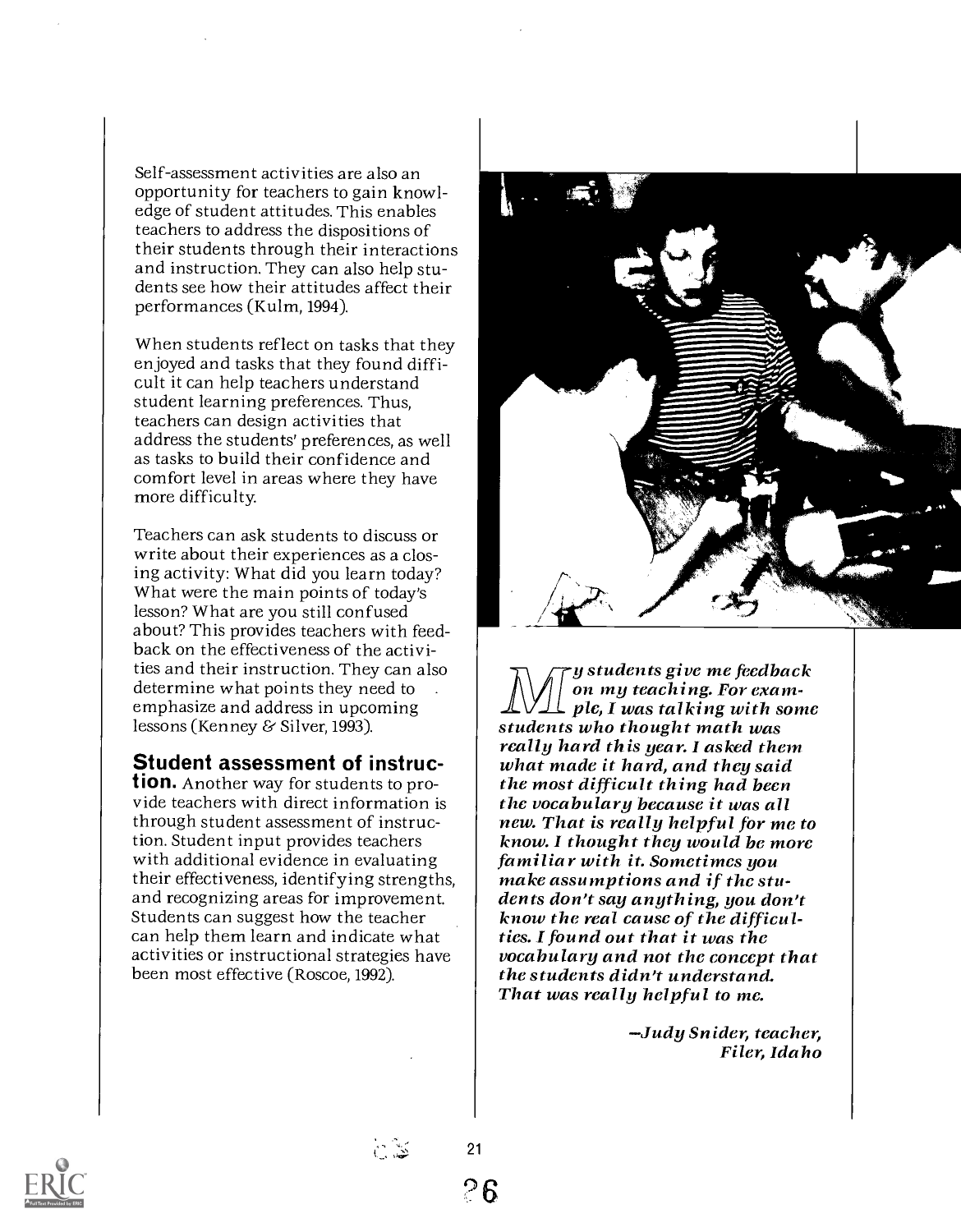

Students' assessment of instruction provides much of the same information that students provide in self-assessments, and can result in the same benefits. In addition, students are empowered and become more actively engaged when they are involved in determining the direction and atmosphere of the class.

As a closing activity for a lesson or unit, teachers can ask students to identify what they enjoyed most or least, what they liked and didn't like, and why. Students can explain what activities helped to build their understanding and which ones were least useful. Teachers can also ask students about their suggestions for future learning activities.

In addition, teachers can ask students for critiques of their instruction. Some possible questions include: What are examples of things I do or say that make it easier or more interesting for you to learn? What are things that make it harder or less

interesting? What might make me a better teacher for you? (Cross & Angelo, 1988).

These activities can be done for individual lessons and units, and at the end of grading periods. Students will become more adept and thoughtful in their answers if this type of assessment is a regular part of class. Teachers must also decide if they want students to produce their evaluations anonymously, individually, in small groups, or as a class.

This type of assessment requires an atmosphere of trust between teacher and students. The teacher must be open to the students' feedback and willing to make changes. The students must feel comfortable about honestly expressing their opinions.

### Conclusion

hen assessment is used to guide instruction, it becomes another opportunity for learning, rather than an interruption. Drawing on information from a variety of appropriate sources, teachers make decisions about instruction as learning proceeds. This complex process calls for advance planning and an approach that includes inquiry and reflection. The following pages contain a list of resources that teachers can use to help them implement assessment to inform their instruction.

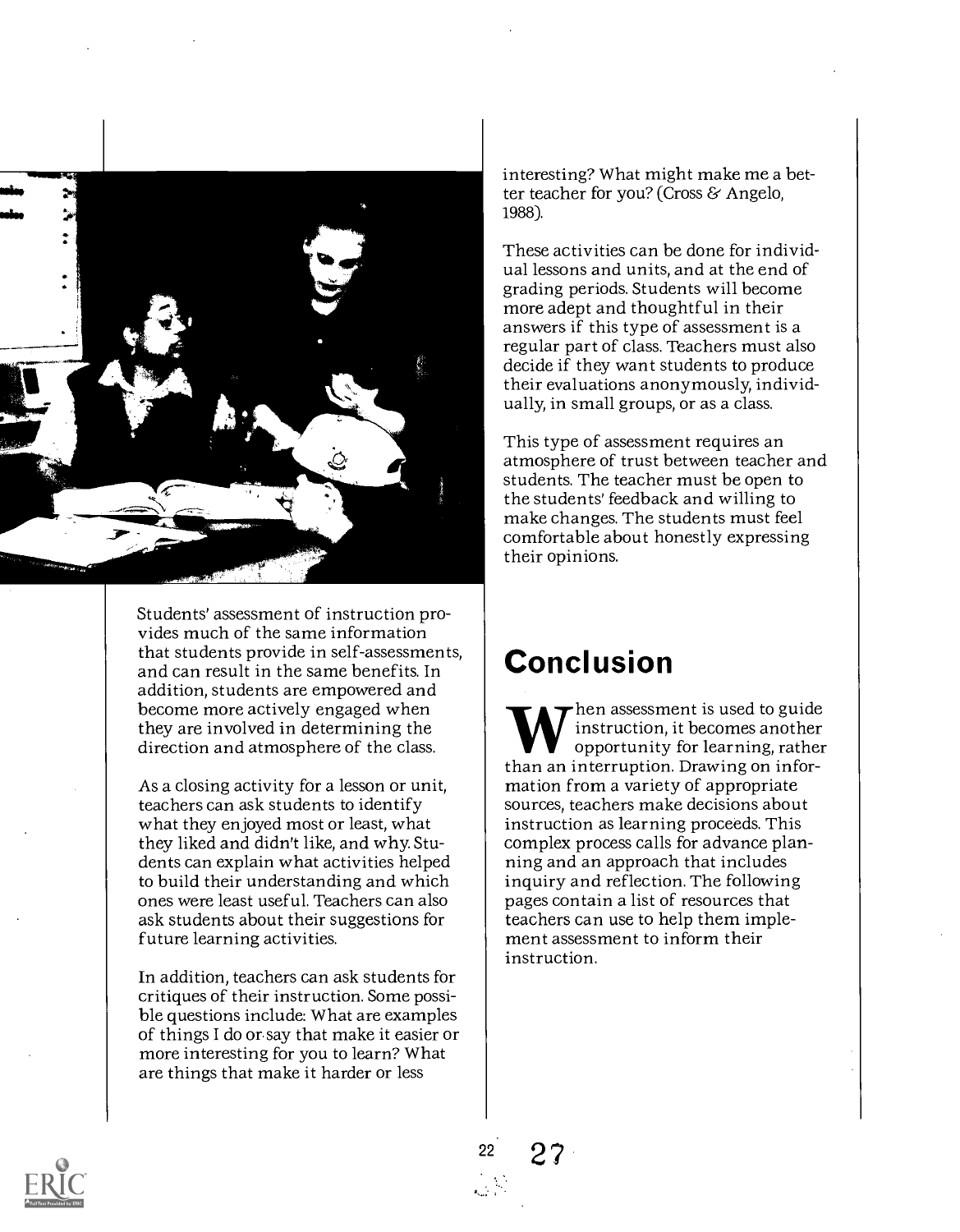

# Resources & Bibliography



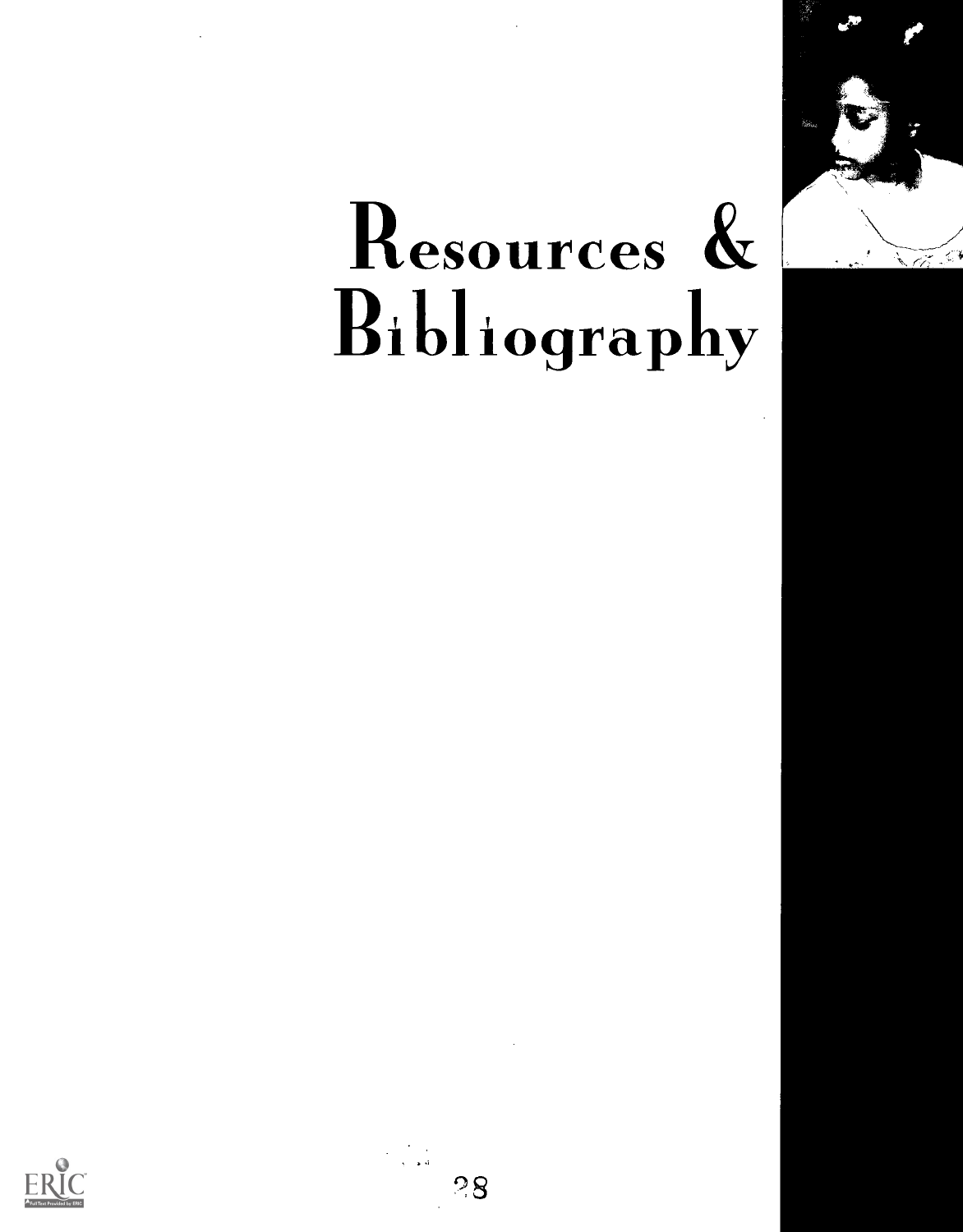Note: All books listed in this section are available through NWREL's Mathematics and Science Education Center lending library.

### Resources for further reading

Darling-Hammond, L., Ancess, J., & Falk, B. (1995). Authentic assessment in action: Studies of schools and students at work. New York, NY: Teachers College Press.

Case studies depict how five schools have developed "authentic" performance-based assessments and how this has influenced teaching and learning experiences.

Herman, J.L., Aschbacher, P.R., & Winters, L. (1992). A practical guide to alternative assessment. Alexandria, VA: Association for Supervision and Curriculum Development.

This guide offers ideas on the creation and use of alternative assessments, with a process model that links assessment to curriculum and instruction.

Huinker, D.M. (1993). Interviews: A window to students' conceptual knowledge of the operations. In N.L. Webb  $\&$  A.F. Coxford (Eds.), Assessment in the mathematics classroom: 1993 yearbook (pp. 80- 86). Reston, VA: National Council of Teachers of Mathematics.

A collection of articles addressing assessment techniques, managing assessment, and issues pertinent to classroom assessment.

Kulm, G. (1994). Mathematics assessment: What works in the classroom. San Francisco, CA: Jossey-Bass.

This book is designed to help teachers plan and implement alternative assessment in the classroom.

Moon, J., & Schulman, L. (1995). Finding the connections: Linking assessment, instruction, and curriculum in elementary mathematics. Portsmouth, NH: Heinemann.

This book provides a model for integrating assessment with instruction and guided opportunities to practice and reflect on the assessment process.

National Council of Teachers of Mathematics. (1995). Assessment standards for school mathematics. Reston, VA: Author.

Four purposes of assessment are discussed, including making instruction decisions. Vignettes and student work samples provide useful examples and illustrations of the assessment standards in practice.

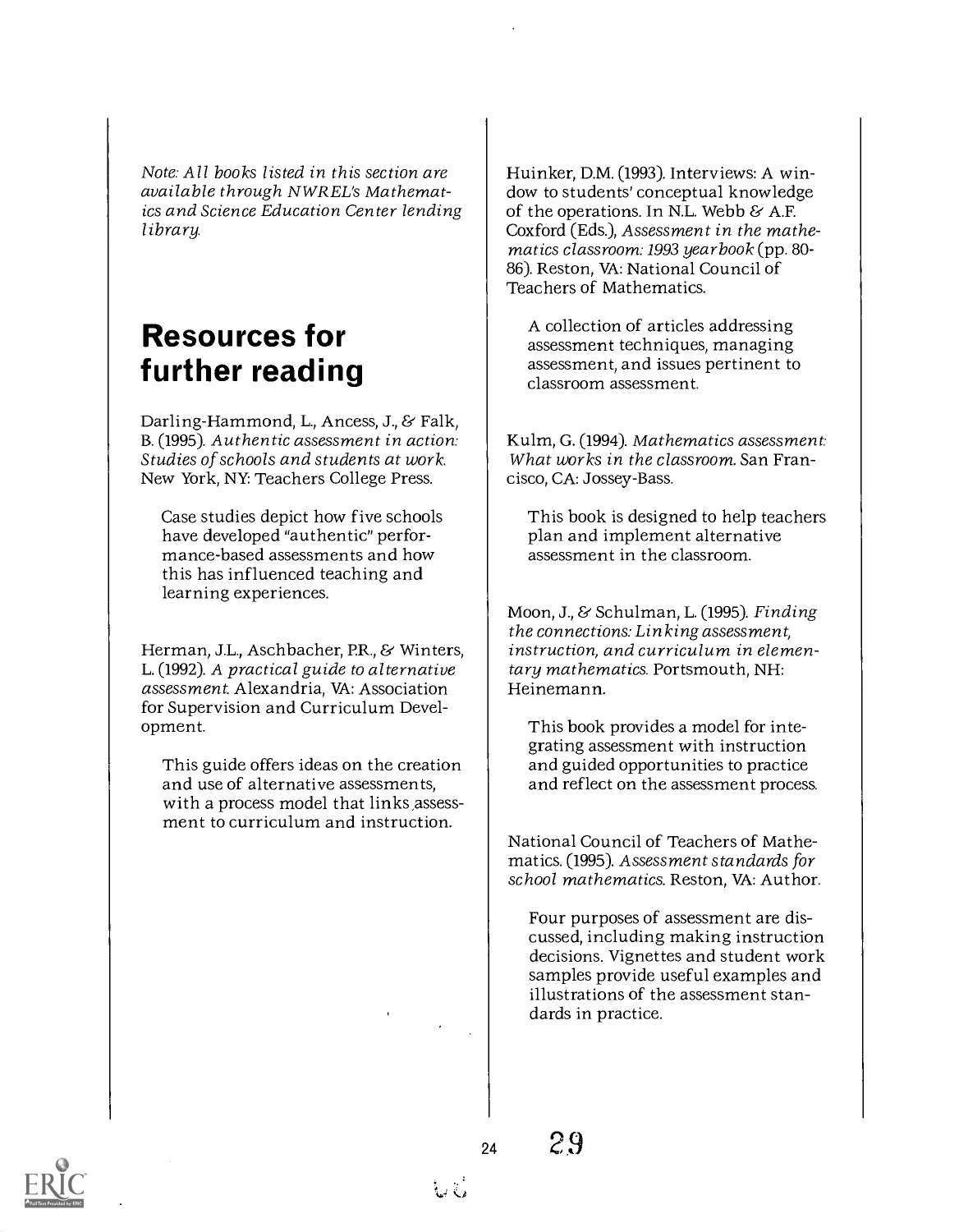National Research Council. (1996). National science education standards. Washington, DC: National Academy Press.

The standards identify essential characteristics of exemplary assessment tasks, practices, and policies.

Raizen, S.A., Baron, J.B., Champagne, A.B., Haertel, E., Mullis, I.V.S., & Oakes, J. (1989). Assessment in elementary school science education. Washington, DC: National Center for Improving Science Education.

This report addresses issues in assessment: assessment of student learning, assessment of programs, and improvement of assessment.

Regional Educational Laboratory Network Program. (1994). Tool kit for professional developers: Alternative assessment. Portland, OR: Northwest Regional Educational Laboratory.

This collection of professional development activities and support materials focuses on alternative assessment.

Romberg, T.A. (Ed.). (1995). Reform in school mathematics and authentic assessment. Albany, NY: State University of New York Press.

This book proposes models that give teachers a wealth of nontraditional assessment strategies and concrete ways to obtain measures of both group and individual growth.

Stenmark, J.K. (1991). Mathematics assessment: Myths, models, good questions, and practical suggestions. Reston, VA: National Council of Teachers of Mathematics.

This resource is a collection of examples of various assessment techniques that focus on student thinking.

Stiggins, R. (1997). Student-centered classroom assessment (2nd Ed.). Upper Saddle River, NJ: Prentice-Hall.

This book includes step-by-step methods for developing effective assessments, integrating assessment into the teaching/learning process, and involving students productively in the assessment process.



ही है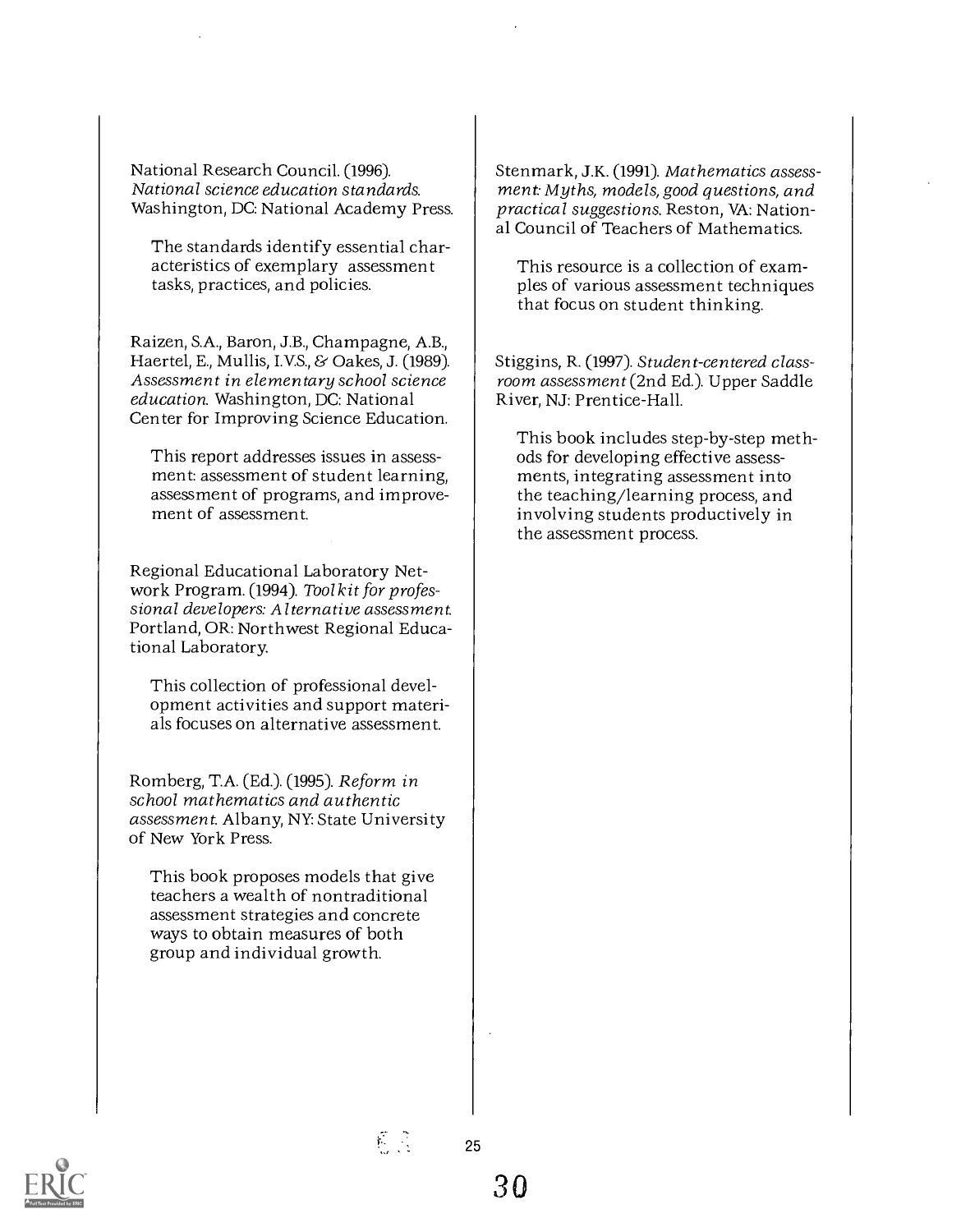### **Organizations**

#### American Association for the

Advancement of Science (AAAS) 1200 New York Avenue, N.W. Washington, DC 20005 (202) 326-6400 http://www.aaas.org/

A nonprofit, professional society that provides a variety of programs, publications, and resources, including information on alternative assessment and curriculum standards in science.

#### Assessment Training Institute

50 S.W. Second Avenue, Suite 300 Portland, OR 97204-2636 (503) 228-3060 (800) 480-3060 Fax: (503) 228-3014 E-mail: ati@assessmentinst.com

The institute offers guidance in sound assessment practices through consultation, regional seminars, national conferences, and print and video training materials.

### Association for Supervision and Curriculum Development (ASCD) 1250 N. Pitt Street

Alexandria, VA 22314 (703) 549-9110 (800) 933-2723 http: / /wwwascd.org/

ASCD coordinates, develops, and publishes print and video resources related to assessment.

#### The Center on Learning, Assessment, and School Structure (CLASS)

65 S. Main Street, Building B Pennington, NJ 08534 (609) 730-1199 Fax: (609) 730-1488 E-mail: classnj@aol.com http://www.classnj.org/

CLASS helps educators build schools around students' needs. The center provides consultations, professional development activities, and a variety of resources on student assessment and curriculum design.

#### Eisenhower National Clearinghouse for Mathematics and Science Education

The Ohio State University 1929 Kenny Road Columbus, OH 43210-1079 (614) 292-7784 (800) 621-5785 E-mail: info@enc.org http://www.enc.org/

The clearinghouse is a national information source for K-12 mathematics and science teachers, providing curriculum resources, a monthly list of outstanding Internet sites, thousands of classroomready lessons and activities, and links to other Web sites.

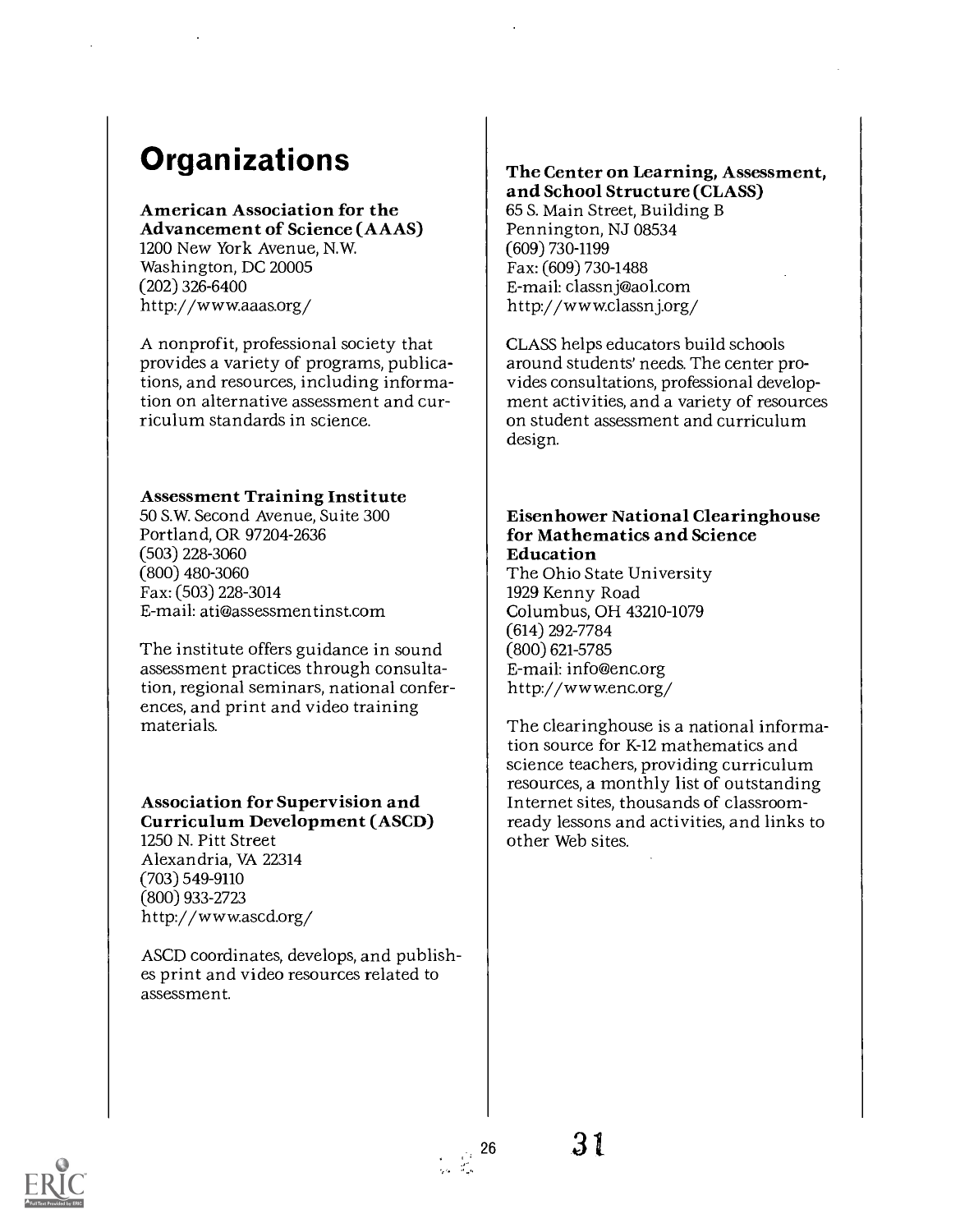#### EXEMPLARS: A Teacher's Solution

RR1 Box 7390 Underhill, VT 05489 (800) 450-4050 http://www.exemplars.com/index.html

Exemplars assists teachers in implementing authentic assessment and mathematics and science standards in their classrooms.

#### Lawrence Hall of Science

University of California Berkeley, CA 94720 (510) 642-4193

This center for teacher education, research, and curriculum development publishes materials and assessment instruments in science.

#### National Council for Teachers of Mathematics (NCTM)

1906 Association Drive Reston, VA 20191-1593 (703) 620-9840 (800) 235-7566 Fax: (703) 476-2970 http: / /wwwnctm.org/

A nonprofit professional association dedicated to the improvement of mathematics education for all students. NCTM regularly publishes information on alternative assessment and curriculum resources.

#### National Science Teachers Association (NSTA) 1840 Wilson Boulevard Arlington, VA 22201-3000 (703) 243-7100 Fax: (703) 243-7177 http://www.nsta.org/

A professional organization committed to promoting excellence and innovation in science teaching and learning for all, NSTA publishes journals and books, and conducts conventions.

#### Northwest Regional Educational Laboratory (NWREL)

101 S.W. Main Street, Suite 500 Portland, OR 97204-3297 (503) 275-9500

The Northwest Regional Educational Laboratory provides leadership, expertise, and services to education, government and community agencies, and business and labor, primarily in the states of Alaska, Idaho, Montana, Oregon, and Washington.

Assessment & Accountability Program Judy Arter, Unit Manager (503) 275-9562 E-mail: arterj@nwrel.org http://www.nwrel.org/eval/

The Assessment & Accountability Program collects, reviews, and offers instruments for alternative assessment in science and mathematics. Its database of alternative assessment instruments, resources, procedures, and annotated bibliographies is offered online.

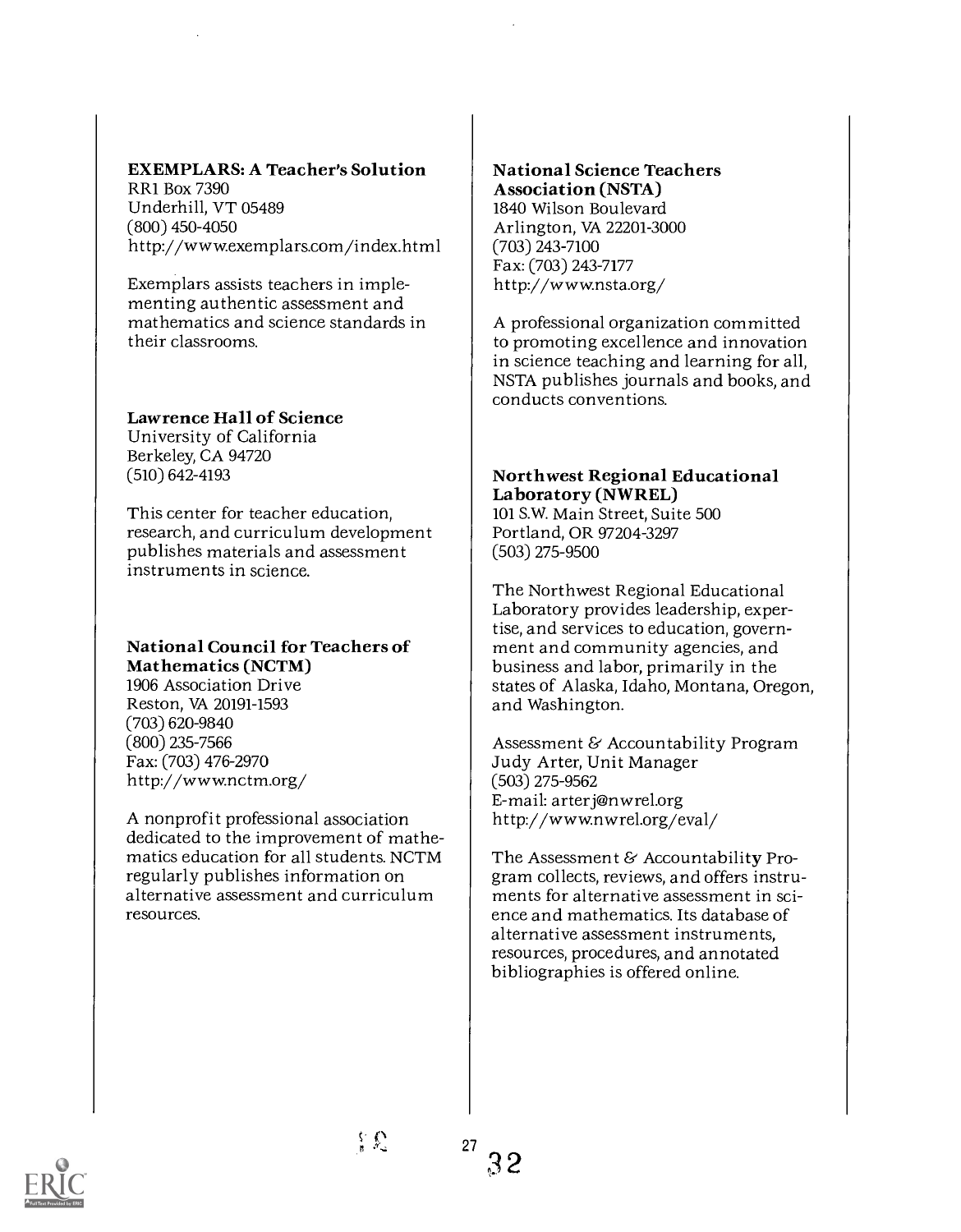Mathematics and Science Education Center Kit Peixotto, Director (503) 275-9594 E-mail: peixottk@nwrel.org http://www.nwrel.org/psc/same/

The center provides resources and services in support of effective curriculum, instruction, and assessment. A lending library of books, videos, and other materials on a variety of topics, including inquiry-based teaching, equity issues, education reform, standards and assessment, and effective instructional practices complements other products and services.

Science and Mathematics Consortium for Northwest Schools (SMCNWS) 171 N.E. 102nd Portland, OR 97220-4169 (503) 760-2346 http://www.col-ed.org/smcnws

One of 10 regional Eisenhower consortia, the SMCNWS disseminates promising programs, practices, and materials, and provides technical assistance and training in support of state and local initiatives for quality science and mathematics education. For a list of assessment resources, see: http://www.col-ed.org/ smcnws/assessment.html.

### Online resources

Classroom Compass<br>Assessment-A Window to Learning http://diogenes.sedl.org/scimath/ compass/v02n02/welcome.html

Southwest Educational Development Laboratory's online newsletter includes examples of activities that illustrate each issue's theme. The spring 1996 issue examines assessment as an integral part of the learning cycle. A resource list completes the issue.

### ERIC Clearinghouse on Assessment and Evaluation

http://ericae2.educ.cua.edu/main.htm

This site contains links to other Web sites, a listsery on assessment and evaluation, and allows searching of the ERIC database and three assessment instrument databases.

#### Math Forum Assessment in Mathematics Teaching http://forum.swarthmore.edu/mathed/

assessment.html

The forum supports teachers, students, and others with an interest in mathematics. The site provides extensive links to books, articles, and other Web sites related to mathematics assessment.

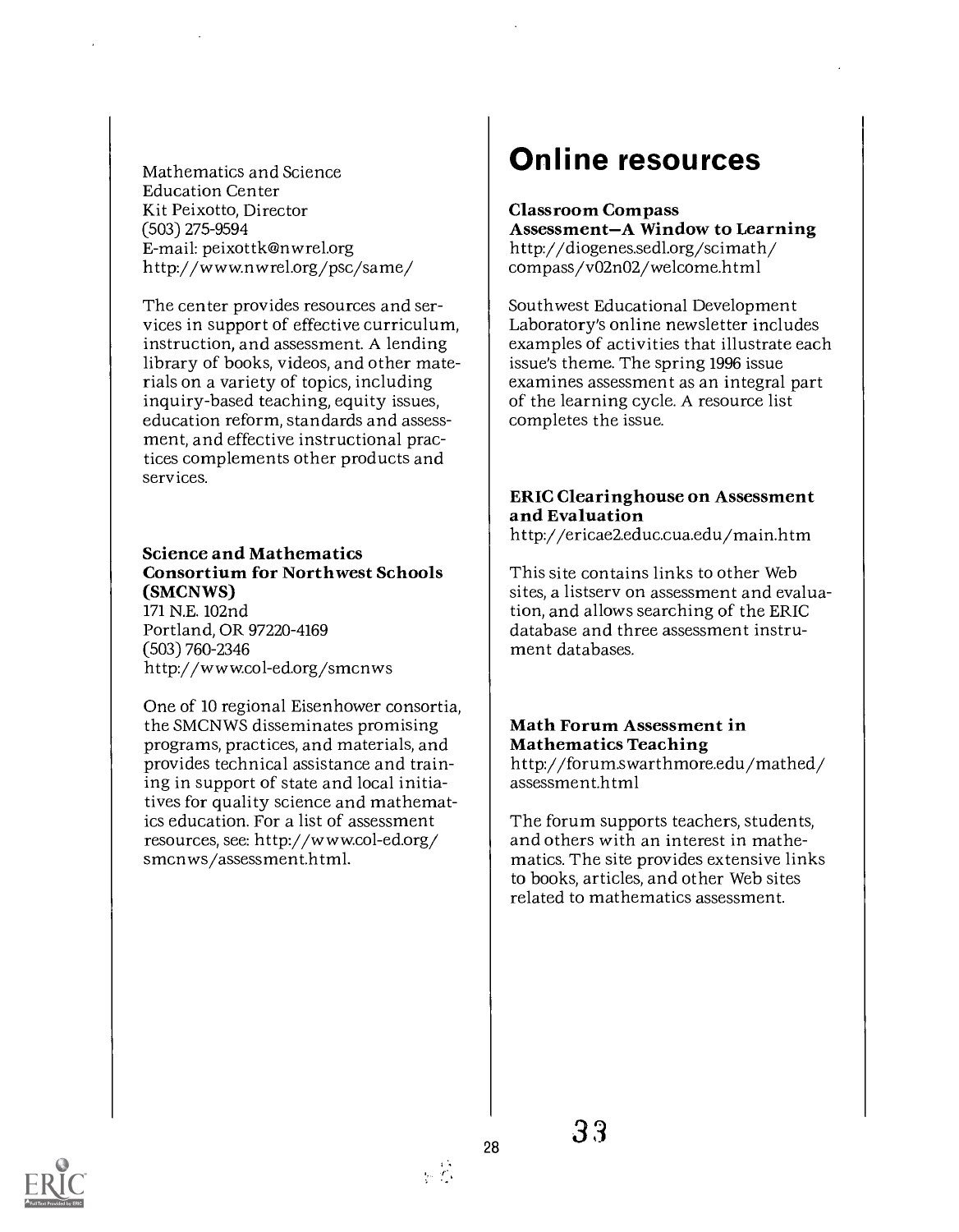#### Pathways to School Improvement http://www.ncrel.org/sdrs/pathwayg.htm

The North Central Regional Educational Laboratory produces "Critical Issues" sections that provide practical, actionoriented summaries of best practices, research, descriptions of schools that have successfully addressed critical issues, and lists of materials to support change. For "Integrating Assessment and Instruction in Ways that Support Learning," see Critical Issues in Assessment at http://www.ncrel.org/sdrs/areas/ asOcont.htm

#### The Regional Alliance for Mathematics and Science Education Reform Hub Assessment

http://ra.terc.edu/hub/ regional\_networks/cia/assessment.html

The Regional Alliance's assessment page provides links to resources for alternative assessment.

### Resources for specific strategies

#### Concept maps

The Concept Mapping Home Page http://www.to.utwente.nl/user/ism/ lanzing/cm\_home.htm

This site explains how concept mapping can be used for many purposes, including assessment. Illustrations, concept mapping software, additional links, and numerous references are provided.

Problem Solving: Concept Maps http://cotf.edu/ETE/concept.html

The Exploring the Environment (ETE) site outlines the steps to constructing a concept map, and provides examples and a list of other resources.

#### Writing activities

Countryman, J. (1992). Writing to learn mathematics: Strategies that work. Portsmouth, NH: Heinemann.

This book describes writing activities teachers can use to enhance the learning and teaching of mathematics.

Saul, W, Reardon, J., Schmidt, A., Pearce, C., Blackwood, D., & Bird, M.D. (1993). Science workshop: A whole language approach. Portsmouth, NH: Heinemann.

Dana Blackwood's chapter, "Connecting Language and Science Assessment," covers a variety of assessment strategies and instruments.



 $\mathcal{L}(\mathcal{C})$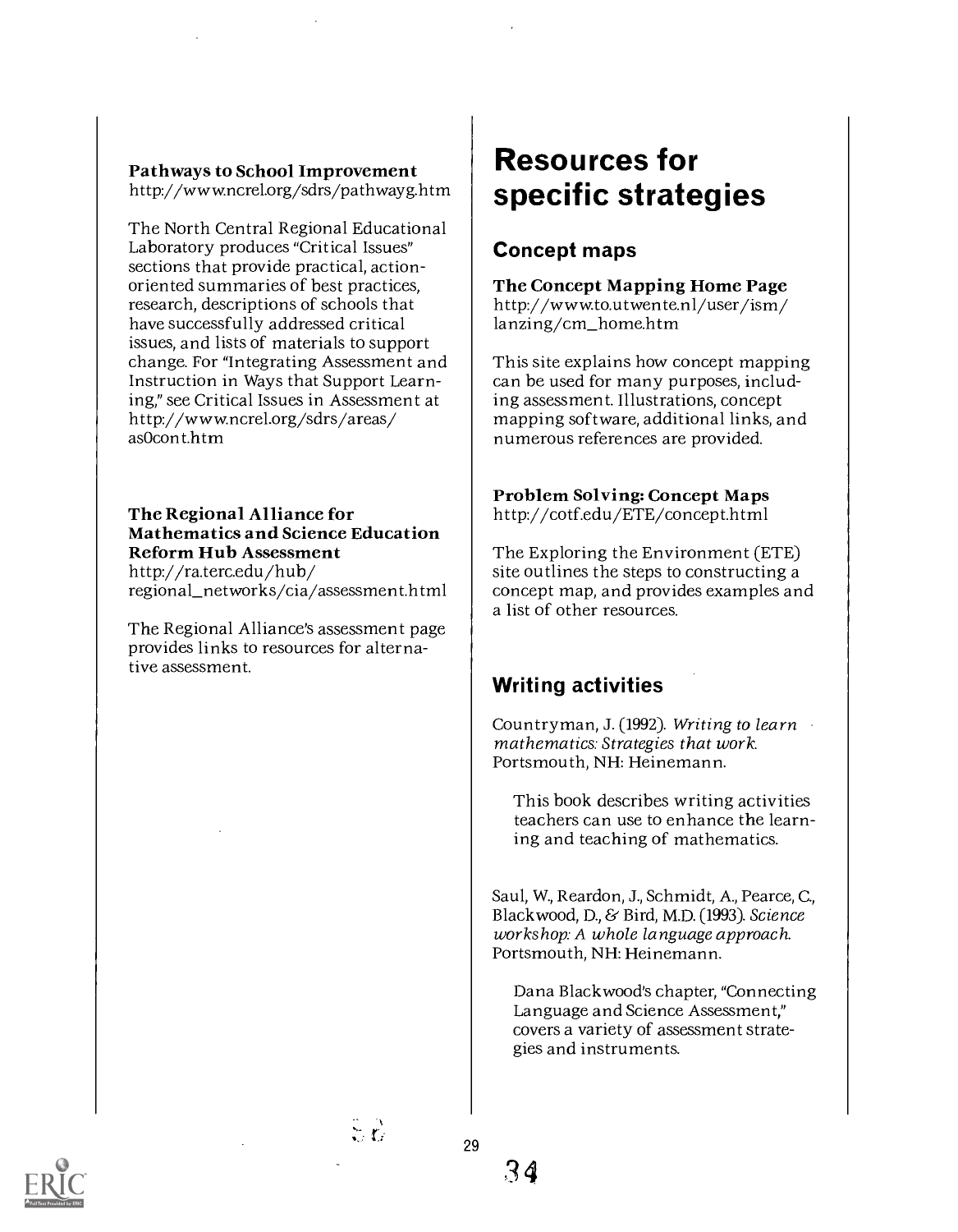Scott, J. (Ed.). (1993). Science & language links: Classroom implications. Portsmouth, NH: Heinemann.

This book examines the links that exist between science and language learning and teaching. The book also provides teachers with suggestions and ideas for using different techniques.

#### Performance assessment

Blum, R.E., & Arter, J.A. (Eds.). (1996). Handbook for student performance assessment in an era of restructuring. Alexandria, VA: Association for Supervision and Curriculum Development.

Section IV, 'Aligning Assessment with Curriculum and Instruction," presents papers on what it means to integrate assessment and instruction.

McCain, R. (1997). Assessment practices in mathematics: Outdated assessment tools are simply not good enough. The Journal of the New England League of Middle Schools, 9(4), 33-36.

The article explores various strategies, including interviews, observations, portfolios, performance assessment, self-assessment, and student writing.

OERI Consumer Guide: Performance Assessment http://inet.ed.gov/pubs/OR/ ConsumerGuides/perfasse.html

This Consumer Guide is produced by the Office of Educational Research and Improvement (OERI) of the U.S. Department of Education for teachers, parents, and others interested in current education themes.

#### Interviews & conferences

Corwin, R.B. (1996). Talking mathematics: Supporting children's voices. Portsmouth, NH: Heinemann.

This book includes materials to support teachers in developing a culture of inquiry and communication in their classrooms, including how talk can inform instruction and practical ways to encourage and support discussion.

Garland, C. (1988). Mathematics their way: Summary newsletter. Saratoga, CA: Center for Innovation in Education.

This newsletter includes Teacher Reference Cards which list materials needed for assessments, any preparation necessary, suggested questions, procedures, and possible extensions.

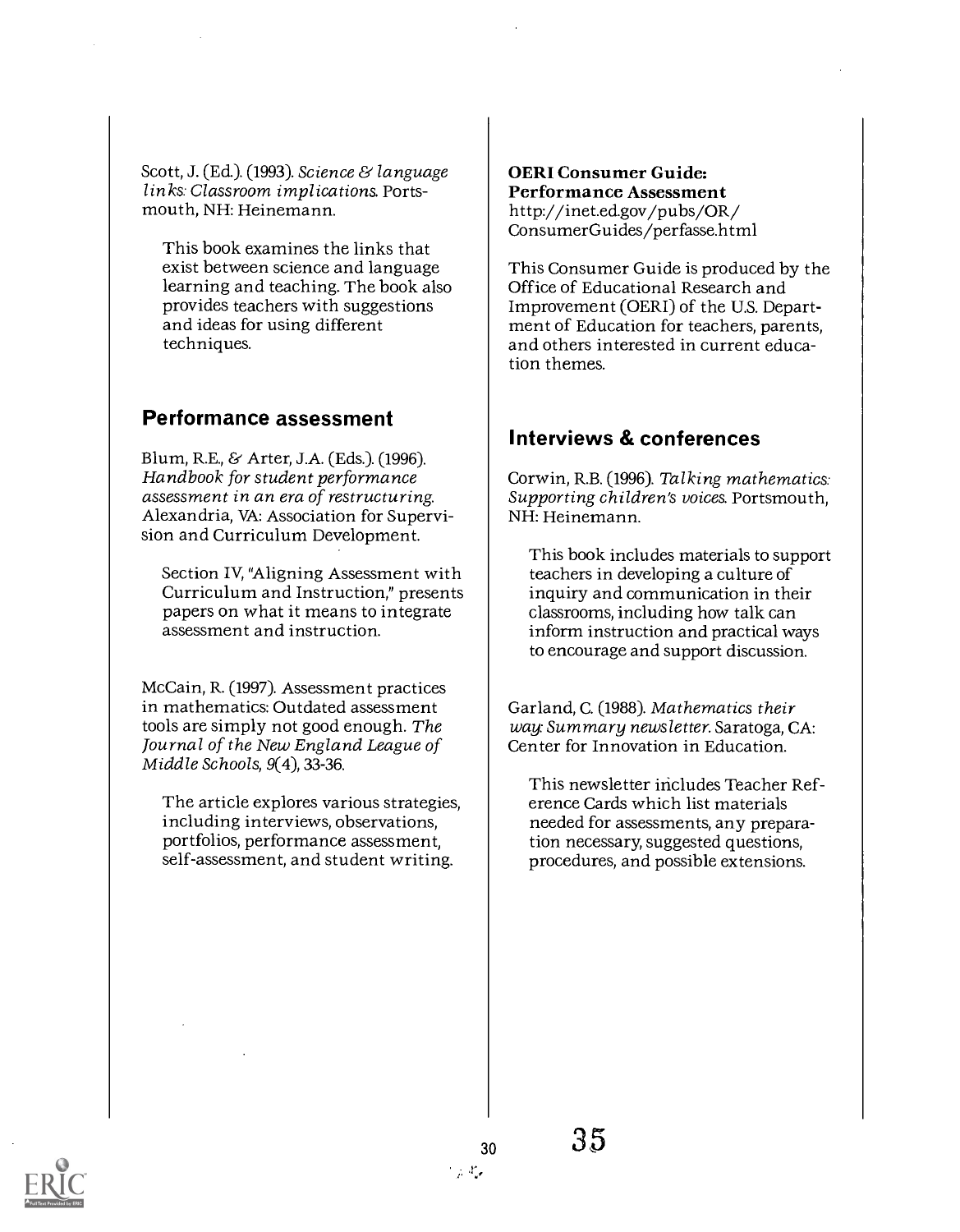#### **Observations**

Baratta-Lorton, M. (1976). Mathematics their way: Black-line masters. Palo Alto, CA: Addison-Wesley.

This resource contains numerous "observation sheets," informal recordkeeping devices used to document children's progress.

#### **Portfolios**

Electronic Portfolios: A New Idea in Assessment http://ericir.syr.edu/ithome/digests/ portfolio.html

Anna Maria D. Lankes describes the elements of portfolios and how technology is helping with the creation and management of this form of alternative assessment.

NEA Professional Library. (1993). Student portfolios. West Haven, CT: National Education Association.

This collection of articles discusses how teachers changed their assessment practices by using student portfolios in their classrooms.

### Resources addressing multiple strategies

Hein, G.E., & Price, S. (1994). Active assessment for active science: A guide for elementary school teachers. Portsmouth, NH: Heinemann.

This resource encourages teachers to use a range of assessment approaches and describes specific methods.

Parker, R.E. (1993). Mathematical power: Lessons from a classroom. Portsmouth, NH: Heinemann.

The author describes methods for integrating the National Council of Teachers of Mathematics standards into classroom practice, including assessment, and addresses observations, learning logs, rubrics, and portfolios.

Rowan, T.E., & Bourne, B. (1994). Thinking like mathematicians: Putting the K-4 NCTM standards into practice. Portsmouth, NH: Heinemann.

This book applies NCTM goals to mathematics instruction. Three specific methods of informal assessment are presented: anecdotal records, portfolios, and journals.

Tsuruda, G. (1994). Putting it together: Middle school math in transition. Portsmouth, NH: Heinemann.

The chapter on "Assessment Alternatives" presents writing and talking as the core of alternative assessment. Student presentations, portfolios, and a variety of ways to record observations of groups are discussed.



 $\cdot$  3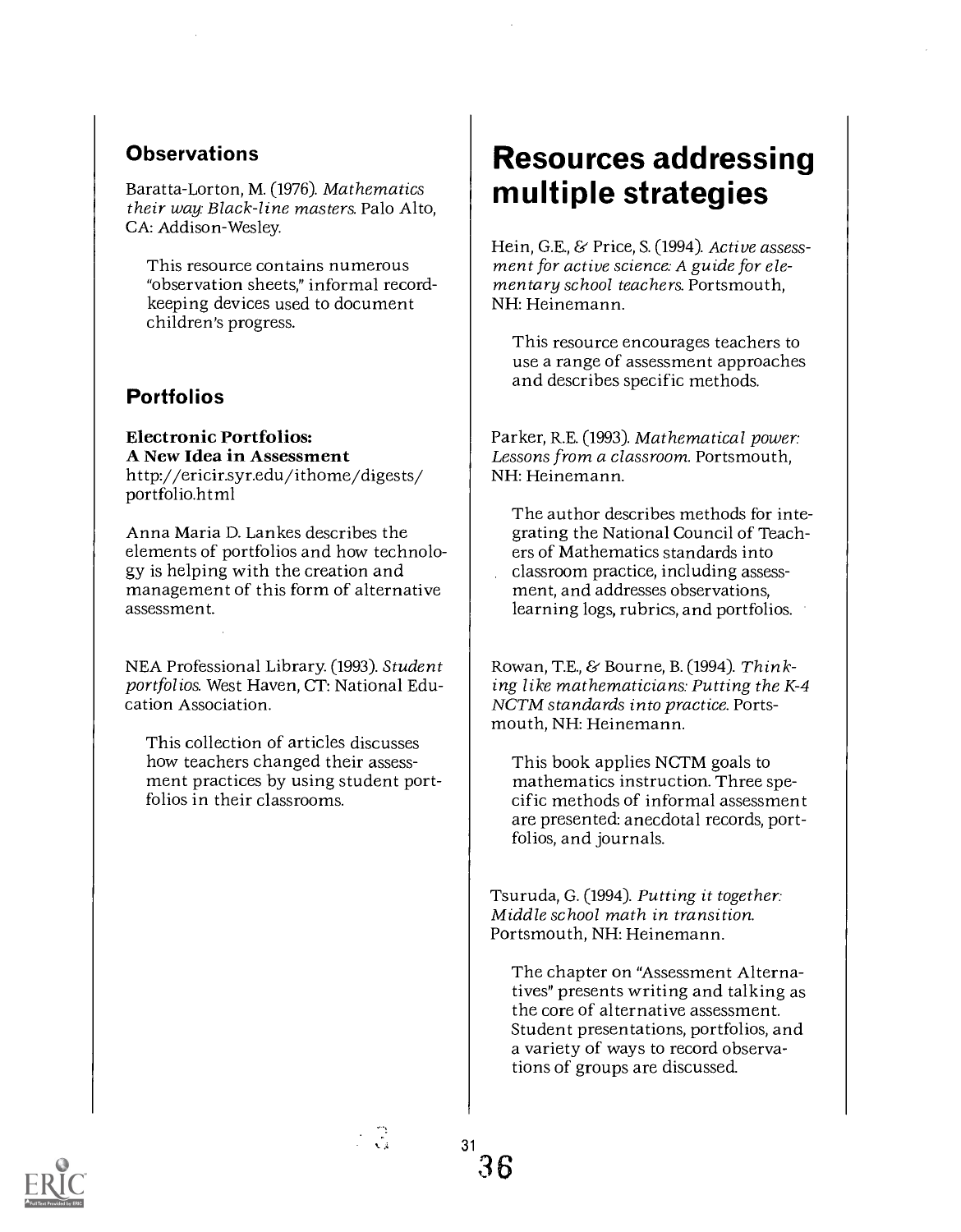### **Bibliography**

- Bartels, B.H. (1995). Promoting mathematics connections with concept mapping. Mathematics Teaching in the Middle School, 1(7), 542-549.
- Carter, EL., Ogle, P.K., & Royer, L.B. (1993). Learning logs: What are they and how do we use them? In N.L. Webb & A.F. Coxford (Eds.), Assessment in the mathematics classroom (pp. 87-96). Reston, VA: National Council of Teachers of Mathematics.
- Chittenden, E. (1991). Authentic assessment, evaluation, and documentation of student performance. In V. Perrone (Ed.), Expanding student assessment (pp. 22-31). Alexandria, VA: Association for Supervision and Curriculum Development.
- Collins, A. (1992). Portfolios for assessing student learning in science: A new name for a familiar idea? In G. Kulm  $\&$ S.M. Malcolm (Eds.), Science assessment in the service of reform (pp. 291-300). Washington, DC: American Association for the Advancement of Science.
- Cross, K.P. & Angelo, T.A. (1988). Classroom assessment techniques: A handbook for faculty. Ann Arbor, MI: National Center for Research to Improve Postsecondary Teaching and Learning, University of Michigan.
- Cuozzo, C.C. (1996). What do lepidopterists do? Educational Leadership, 54(4), 34-37.
- Dana, T.M., Lorsbach, A.W., Hook, K., & Briscoe, C. (1992). Students showing what they know: A look at alternative assessment. In G. Kulm & S.M. Malcolm (Eds.), Science assessment in the service of reform (pp. 331-337). Washington, DC: American Association for the Advancement of Science.
- Darling-Hammond, L., Ancess, J., & Falk, B. (1995). Authentic assessment in action. New York, NY: Teachers College Press.
- Darling-Hammond, L. (1996). Foreword: On assessment and accountability. In K. Jervis (Ed.), Eyes on the child: Three portfolio stories (pp. ix-xi). New York, NY: Teachers College Press.
- Dietel, R., Herman, J., & Knuth, R. (1991). What does research say about assessment? [Online]. Available: http://www.ncrel.org/sdrs/areas/ stw\_esys/4assess.htm
- Herbert, E.A. (1992). Portfolios invite reflection-from students and staff. Educational Leadership, 49(8), 58-61.
- Herman, J.L., Aschbacher, P.R., & Winters, L. (1992). A practical guide to alternative assessment. Alexandria, VA: Association for Supervision and Curriculum Development.
- Huinker, D.M. (1993). Interviews: A window to students' conceptual knowledge of the operations. In N.L. Webb  $\mathcal S$ A.F. Coxford (Eds.), Assessment in the mathematics classroom: 1993 yearbook (pp. 80-86). Reston, VA: National Council of Teachers of Mathematics.

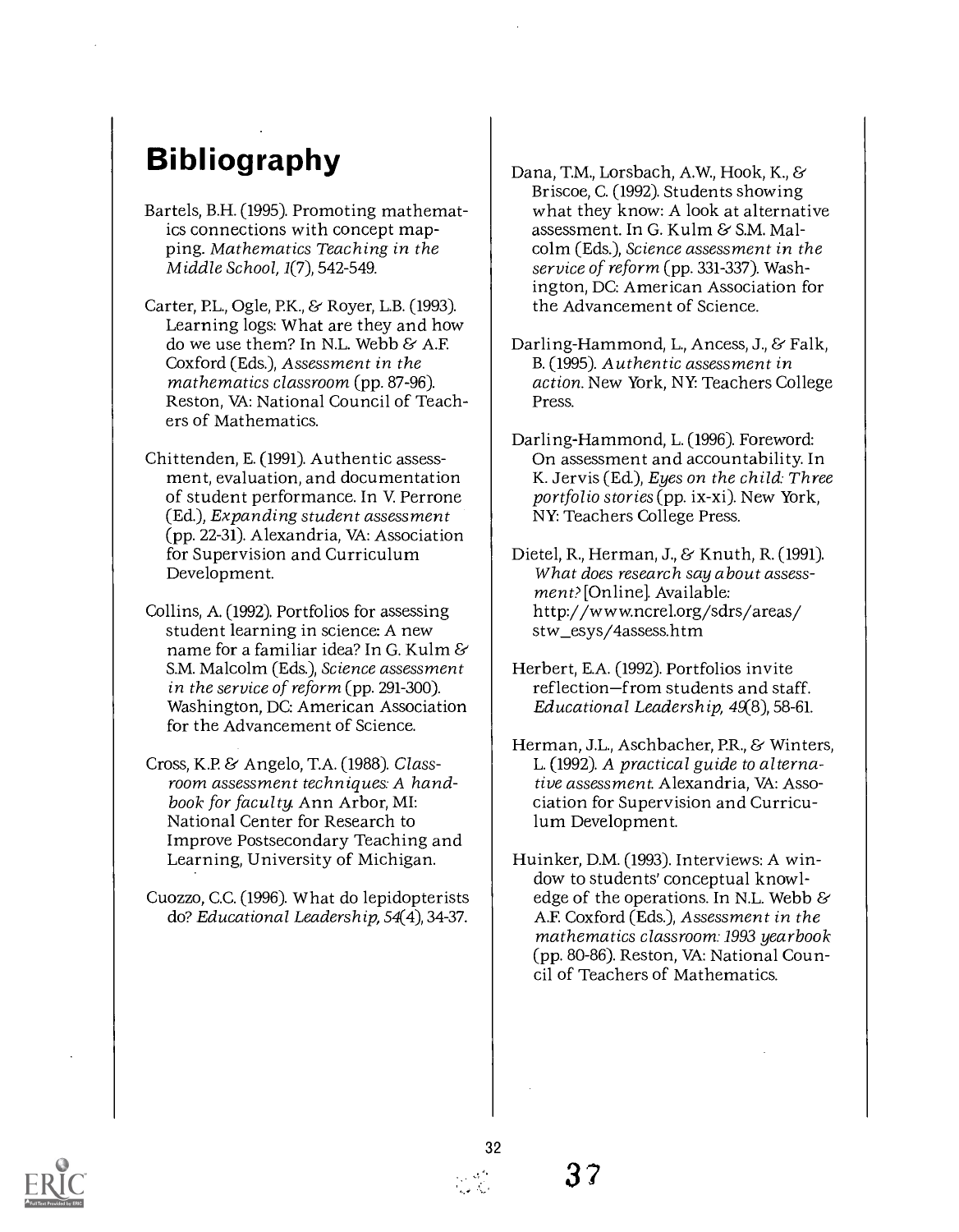Johnson, D.W., & Johnson, R.T. (1990). Group assessment as an aid to science instruction. In G. Kulm & S.M. Malcolm (Eds.), Science assessment in the service of reform (pp. 284-289). Washington, DC: American Association for the Advancement of Science.

Kenney, PA., & Silver, E.A. (1993). Student self-assessment in mathematics. In N.L. Webb & A.F. Coxford (Eds.), Assessment in the mathematics classroom (pp. 229-238). Reston, VA: National Council of Teachers of Mathematics.

Kober, N. (1993). Edtalk: What we know about science teaching and learning. Washington, DC: Council for Educational Development and Research.

Kulm, G. (1994). Mathematics assessment: What works in the classroom. San Francisco, CA: Jossey-Bass.

Mathematical Sciences Education Board. (1993). Measuring what counts: A conceptual guide for mathematics assessment. Washington, DC: National Academy Press.

Meng, E., & Doran, R. (1993). Improving instruction and learning through evaluation: Elementary school science. Columbus, OH: ERIC Clearinghouse for Science, Mathematics, and Environmental Education (ERIC Document Reproduction Service No. ED 359 066).

Miller, L.D. (1991). Writing to learn mathematics. Mathematics Teacher, 84(7), 516-521.

Moon, J., & Schulman, L. (1995). Finding the connections: Linking assessment, instruction, and curriculum in elementary mathematics. Portsmouth, NH: Heinemann.

National Council of Teachers of Mathematics. (1995). Assessment standards for school mathematics. Reston, VA: Author.

National Research Council. (1996). National science education standards. Washington, DC: National Academy Press.

Novak, J.D., & Gowin, D.B. (1984). Learning how to learn. Cambridge, MA: Cambridge University Press.

Parke, C.S., & Lane, S. (1996). Learning from performance assessments in math. Educational Leadership, 54(4), 26-29.

Potter, M.A. (1996). Using a feedback form to communicate with students. Mathematics Teacher, 89(3),184 -185.

Raizen, S.A., Baron, J.B., Champagne, A.B., Haertel, E., Mullis, I.V.S., & Oakes, J. (1989). Assessment in elementary school science education. Washington, DC: National Center for Improving Science Education.

Roscoe, Y. (1992). Students help improve mathematics classes. Mathematics Teacher, 85(8), 639.

Rothman, R. (1995). Measuring up: Standards, assessment, and school reform. San Francisco, CA: Jossey-Bass.

Spandel, V. & Stiggins, R.J. (1990). Creating writers: Linking assessment and writing instruction. White Plains, NY: Longman.

Stenmark, J.K. (1991). Mathematics assessment. Myths, models, good questions, and practical suggestions. Reston, VA: National Council of Teachers of Mathematics.



33

.1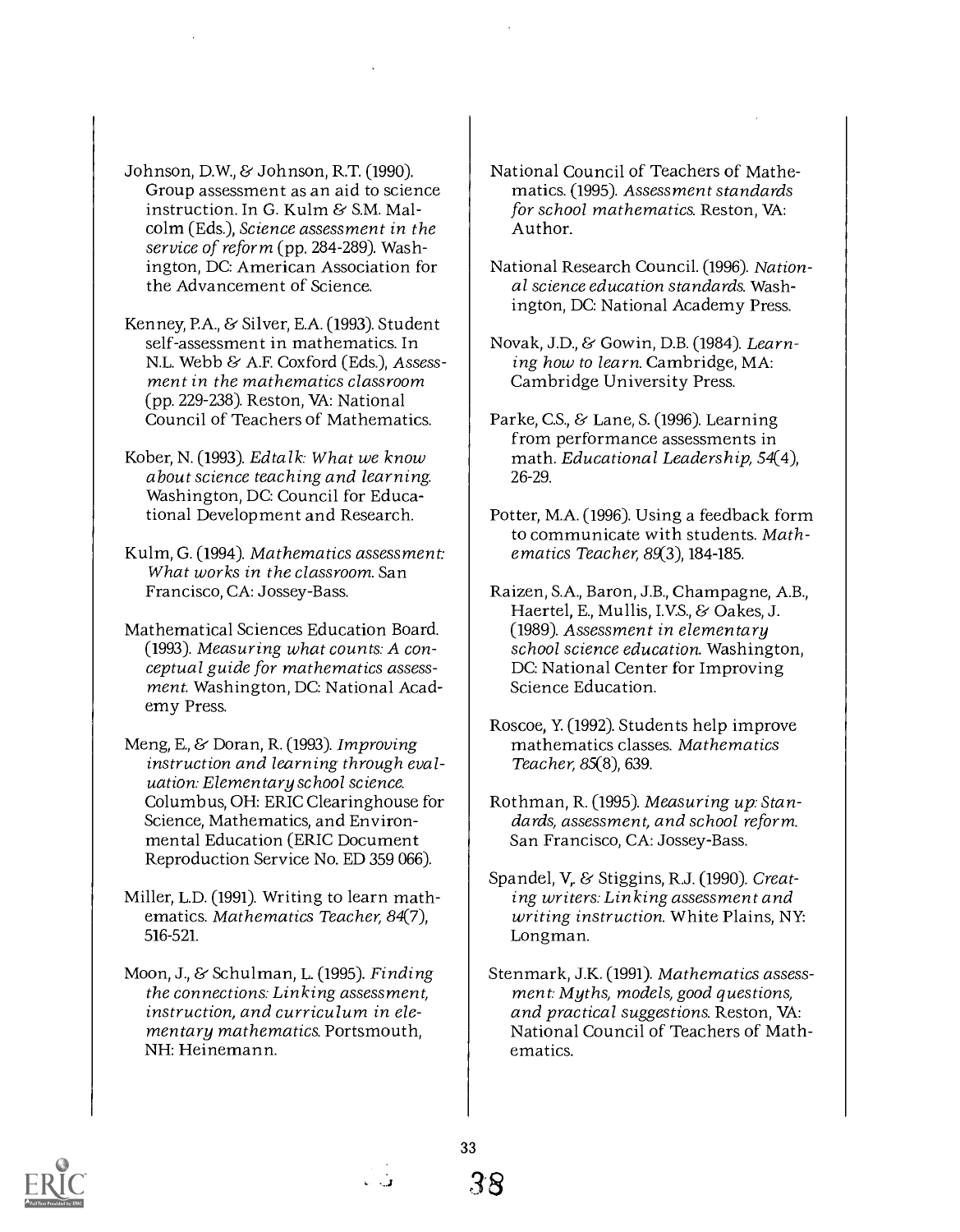- Stiggins, R.J. (1997). Student-centered classroom assessment (2nd Ed.). Upper Saddle River, NJ: Prentice-Hall.
- Thompson, A., & Briars, D. (1989). Assessing students' learning to inform teaching: The message in NCTM's evaluation standards. Arithmetic Teacher, 37(4), 22-26.
- Zessoules, R., & Gardner, H. (1991). Authentic assessment: Beyond the buzzword and into the classroom. In V. Perrone (Ed.), Expanding student assessment (pp. 47-71). Alexandria, VA: Association for Supervision and Curriculum Development.

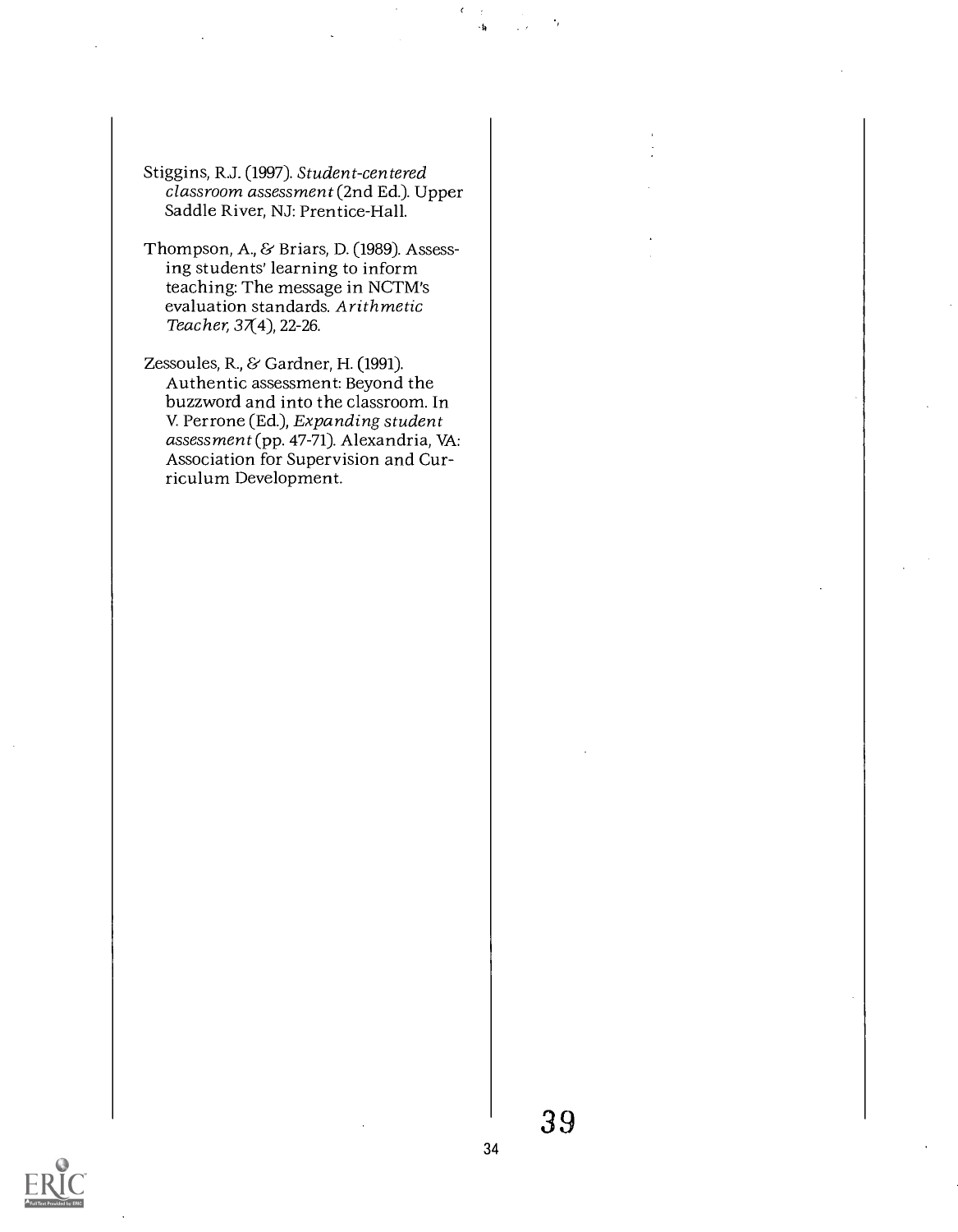



Northwest Regional Educational Laboratory<br>101 S.W. Main Street, Suite 500<br>Portland, Oregon 97204 Northwest Regional Educational Laboratory 101 S.W. Main Street, Suite 500 Portland, Oregon 97204 (503) 275-9500

 $\overline{40}$